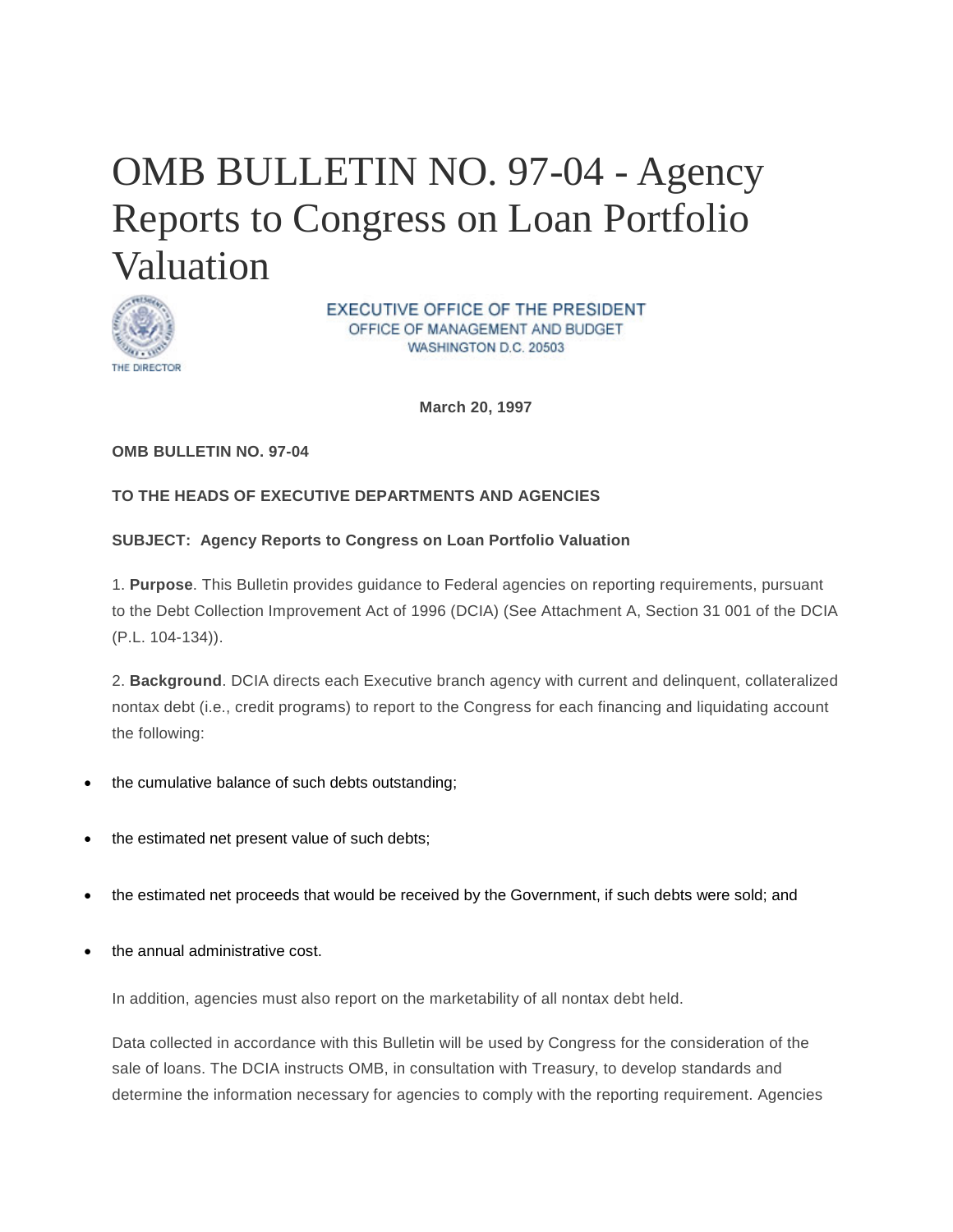should note that these reporting requirements are similar to, but more comprehensive than, the reporting requirements in the report language of the Treasury-Postal Appropriations Act of 1996 (P.L. 104-52) covered in OMB Bulletin No. 96-04 (See Attachment B, OMB Bulletin No. 96-04).

3. **Action required**. Each Executive branch agency should prepare a report on loan portfolio valuation, based upon the criteria listed below. Reports should be transmitted to the Congress no later than April 30, 1997. The final draft of the report must be reviewed by the OMB examiner(s) with primary responsibility of the applicable credit accounts prior to the transmittal of the report to the Congress.

- Information should be reported on portfolios with outstanding balances of collateralized debt consistent with the following definitions.
- **Collateralization**. Any asset pledged to the lender for the term of the loan. Assets are anything of commercial value owned by the borrower, including revenue-backed assets.
- **Outstanding balances greater than \$500 million**. The *sum* of outstanding end-of-year balances in a financing accounts, plus a liquidating account must be greater than \$500 million, as of September 30, 1996.

The reporting requirement does not apply to a portfolio, in whole or in part, if one or both of the following characteristics are present.

- **Legal prohibitions**. Programs with legal prohibitions against the sale of loans are excluded, but should be identified together with the legal citation.
- **Sovereign nations**. Programs that extend credit to sovereign nations are excluded. If a program extends credit to both sovereign and non-sovereign borrowers, then only the non-sovereign portion of the portfolio is subject to the reporting requirement, provided that the aforementioned criteria are met.

4. **Required information**. At a minimum, the report must include the following for each financing and liquidating account:

- the cumulative balance of such debts outstanding;
- the estimated net present value of such debts (expected cash flows to the Government);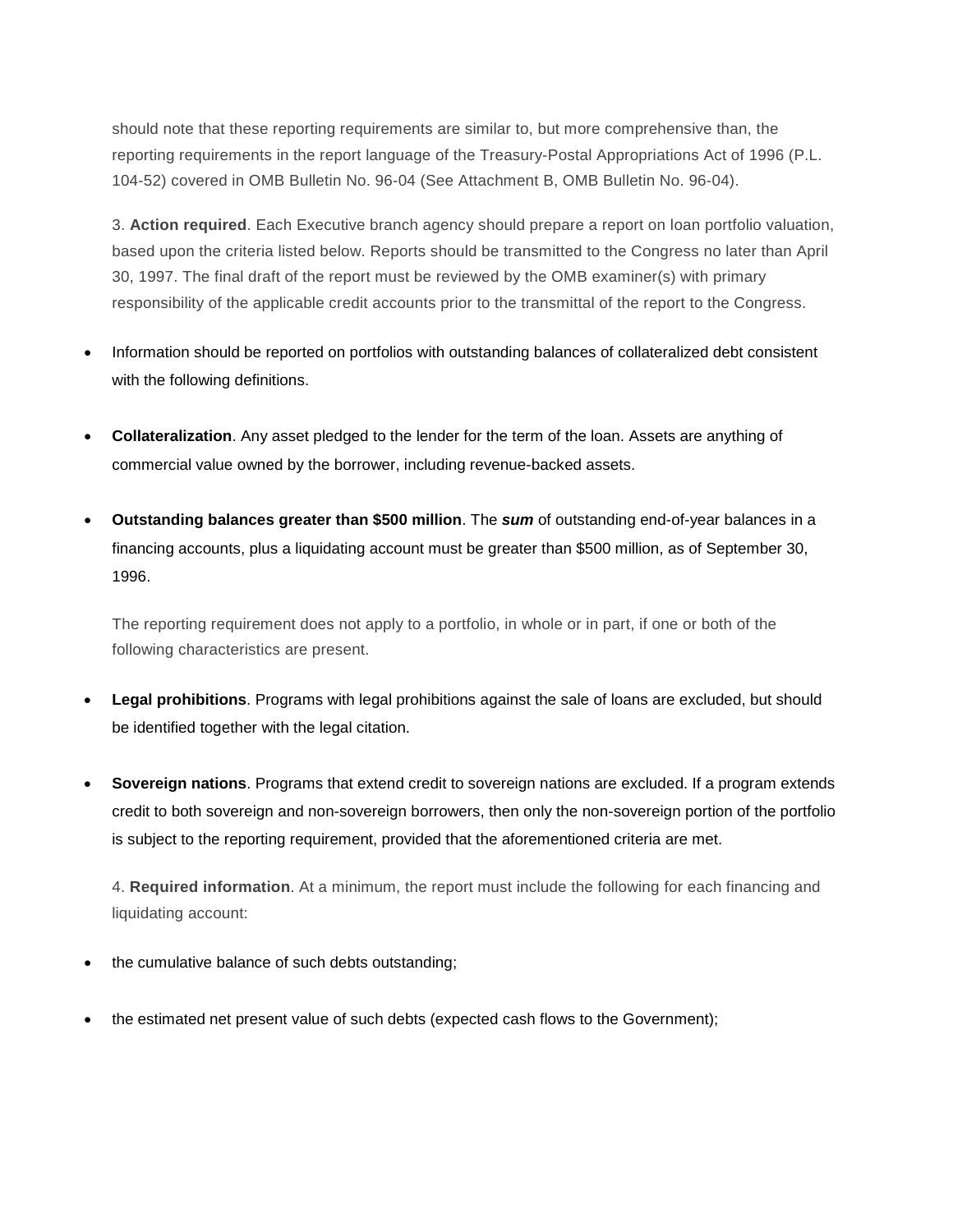- the estimated net proceeds that would be received by the Government, if such debts were sold (expected cash flows to the private sector); and
- the annual administrative cost,

associated with

- current debts outstanding (current direct loans),
- delinquent debts (delinquent direct loans),
- guaranteed loans (current guaranteed loans), and
- defaulted loans previously guaranteed that result in a receivable (defaulted guaranteed loans).

The marketability of all debt (collateralized and uncollateralized, direct and guaranteed loans, current and delinquent and defaulted) must also be included in the report.

5. **Methodology**. The information included in the report must be calculated, in accordance with the following standards:

- The value of the portfolio is to be assessed as of September 30, 1996.
- The agency definition of current, delinguent, and defaulted must be included in the report.
- Estimates of net present value and estimates of net sale proceeds must be calculated using an analysis of the *remaining* cash flows associated with the outstanding portfolio, exclusive of administrative expenses. The weighted average numbers of years *remaining* to maturity will determine the appropriate discount rate (consistent with guidance on modifications in OMB Circular No. A34, section 12.10). State this discount rate in the report.
- Assumptions affecting the cash flows used in the net present value estimates and estimates of net sale proceeds must be stated. The estimated cash flows for private sector ownership may differ from the cash flows under Government ownership as a result of these assumptions. (See Attachment C, *Analytical Perspectives,* Fiscal Year 1997 Budget, Chapter 21, "Loan Valuation").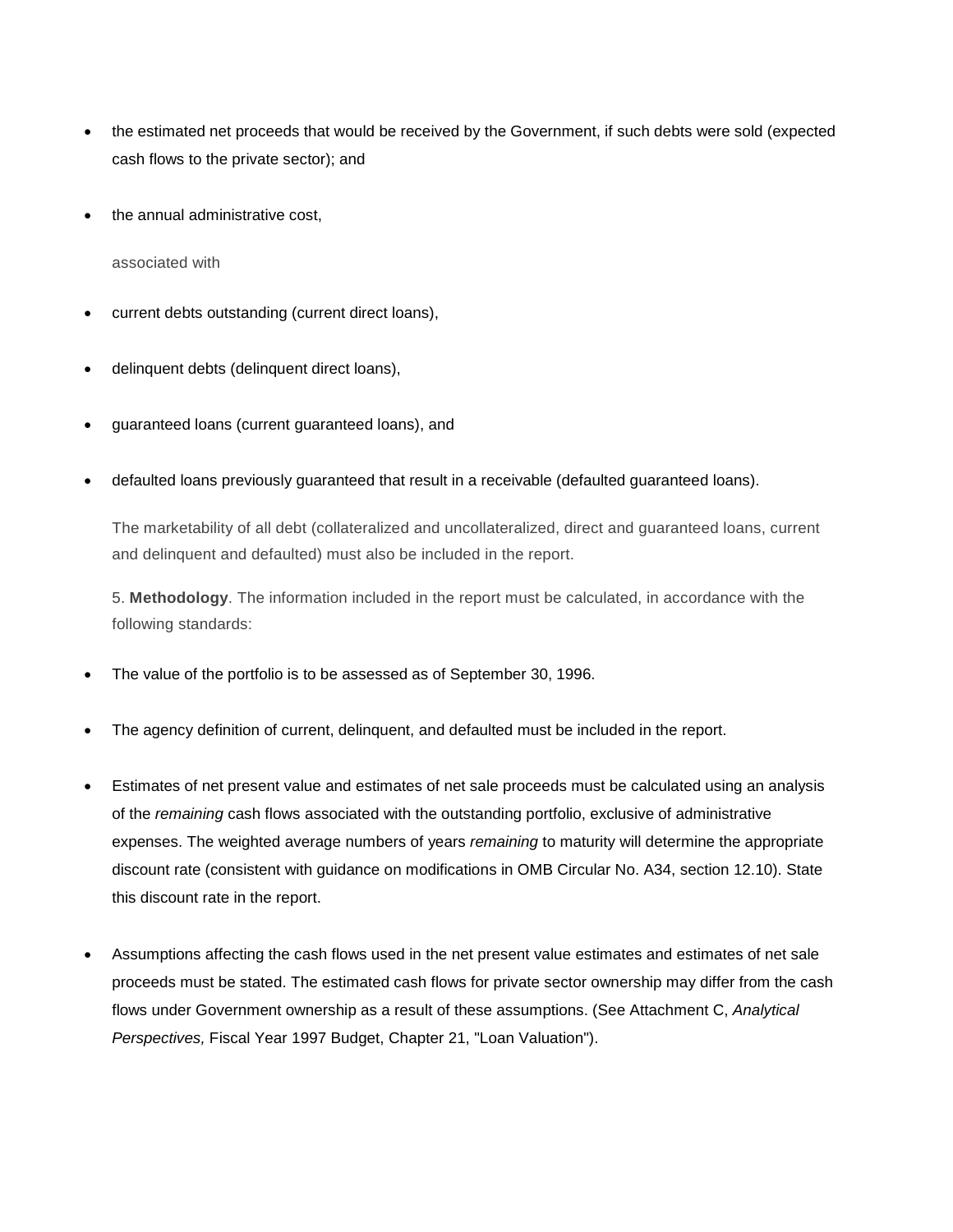- Assume direct loans or loan guarantees are sold to the private sector without Federal guarantee (recourse).
- Estimate the annual administrative cost associated with administering the portfolio. Administrative costs are defined in OMB Circular No. A-11, section 33.5 (n).
- Marketability is the speed and ease with which a loan can be bought and sold in the private sector. Describe portfolio characteristics that improve or inhibit sale of loans as well as the degree of private sector interest in purchasing such loans.

6. **Inquiries**. Questions concerning this Bulletin should be directed to the OMB representative(s) with primary responsibility for the review of the relevant credit accounts.

# **Franklin D. Raines** *Director*

**Attachments** 

## **Attachment A**

"(4)(A) Within one year after the date of enactment of the Debt Collection Improvement Act of 1996, each executive agency with current and delinquent collateralized nontax debts shall report to the Congress on the valuation of its existing portfolio of loans, notes and guarantees, and other collateralized debts based on standards developed by the Director of the Office of Management and Budget, in consultation with the Secretary of the Treasury."(B) The Director of the Office of Management and Budget shall determine what information is required to be reported to comply with subparagraph (A). At a minimum; for each financing account and for each liquidating account (as those terms are defined in sections 502(7) and 502(8), respectively, of the Federal Credit Reform Act of 1990) the following information shall be reported:

"(i) The cumulative balance of current debts outstanding, the estimated net present value of such debts, the annual administrative expenses of those debts (including, the portion of salaries and expenses that are directly related thereto), and the estimated net proceeds that would be received by the Government if such debts were sold.

"(ii) The cumulative balance of delinquent debts, debts outstanding, the estimated net present value of such debts, the annual administrative expenses of those debts (including the portion of salaries and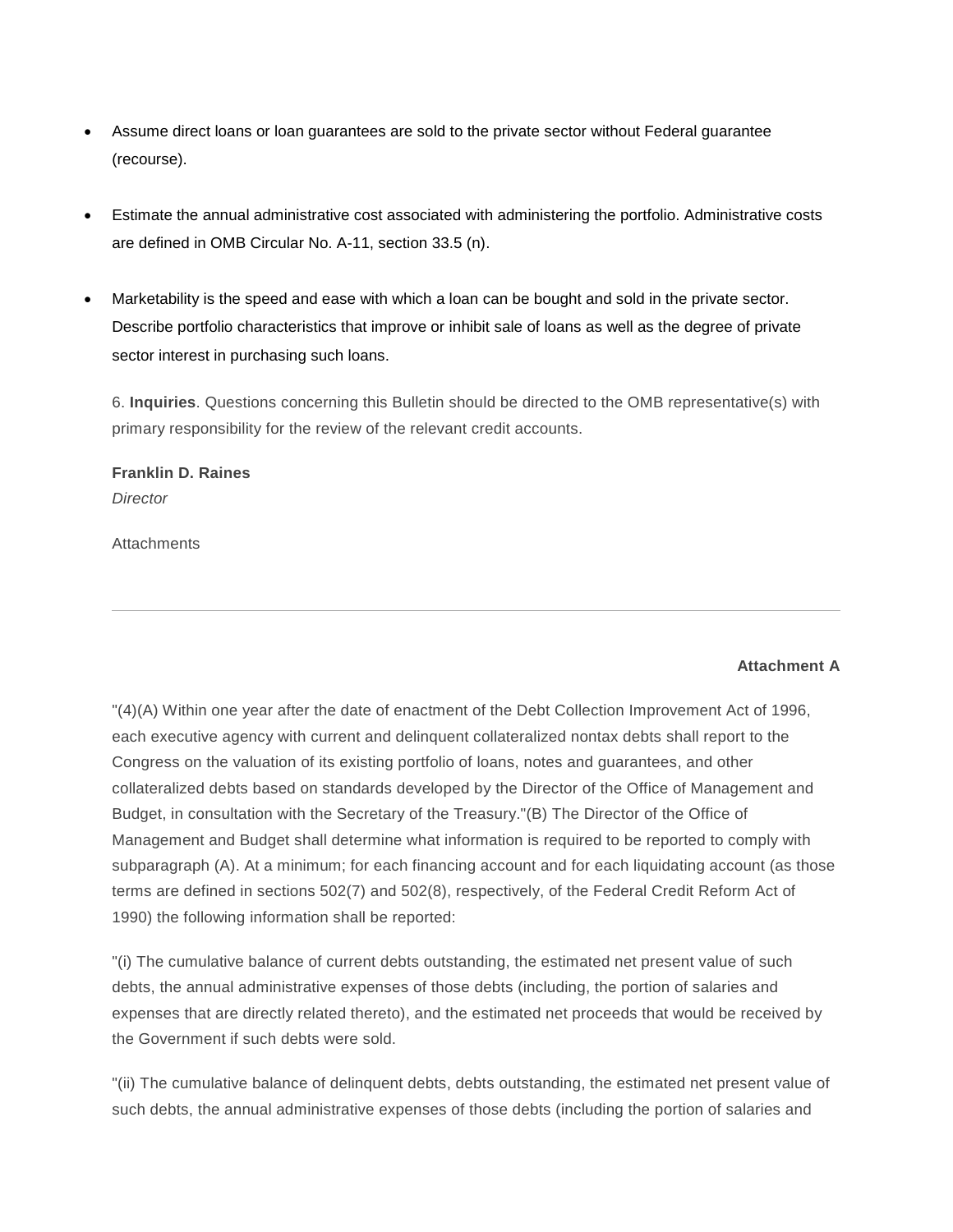expenses that are directly-related thereto), and the estimated net proceeds that would be received by the Government if such debts were sold.

"(iii) The cumulative balance of guaranteed loans outstanding, the estimated net present value of such guarantees, the annual administrative expenses of such guarantees (including the portion of salaries and expenses that are directly related to such guaranteed loans), and the estimated net proceeds that would be received by the Government if such loan guarantees were sold.

"(iv) The cumulative balance of defaulted loans that were previously guaranteed and have resulted in loans receivables, the estimated net present value of such loan assets, the annual administrative expenses of such loan assets (including the portion of salaries and expenses that are directly related to such loan assets), and the estimated net proceeds that would be received by the Government if such loan assets were sold.

**Attachment B**

December 26, 1995

OMB BULLETIN NO. 96-04

#### TO THE HEADS OF EXECUTIVE DEPARTMENTS AND AGENCIES

SUBJECT: New credit data requirement for credit programs

1. **Purpose**. This Bulletin informs Federal agencies of new credit data reporting requirements included in the report language of the Treasury-Postal Appropriations Act of 1996, P.L. 104-52. For both performing and non-performing loans, the report language requires the Administration to provide two estimates of the value of the Government's outstanding loan portfolio: (1) expected cash flows to the Government (along with a separate estimate of the administrative costs); and (2) expected cash flows to or from a private holder (if the loans were sold) for both the financing and liquidating accounts. Data collected in accordance with this report language will be used by Congress and OMB to determine whether it would be worthwhile to pursue loan asset sales. These data will be included in the FY 1997 Budget.

2. **Background**. Report language accompanying the Treasury-Postal Appropriations Act of 1996 instructs OMB to "direct, and coordinate with, the Federal agencies involved in credit programs to evaluate the value of their credit programs, including the cost of annual administrative expenses and develop a plan for the privatization [sic] of such credit programs." For the purposes of this analysis,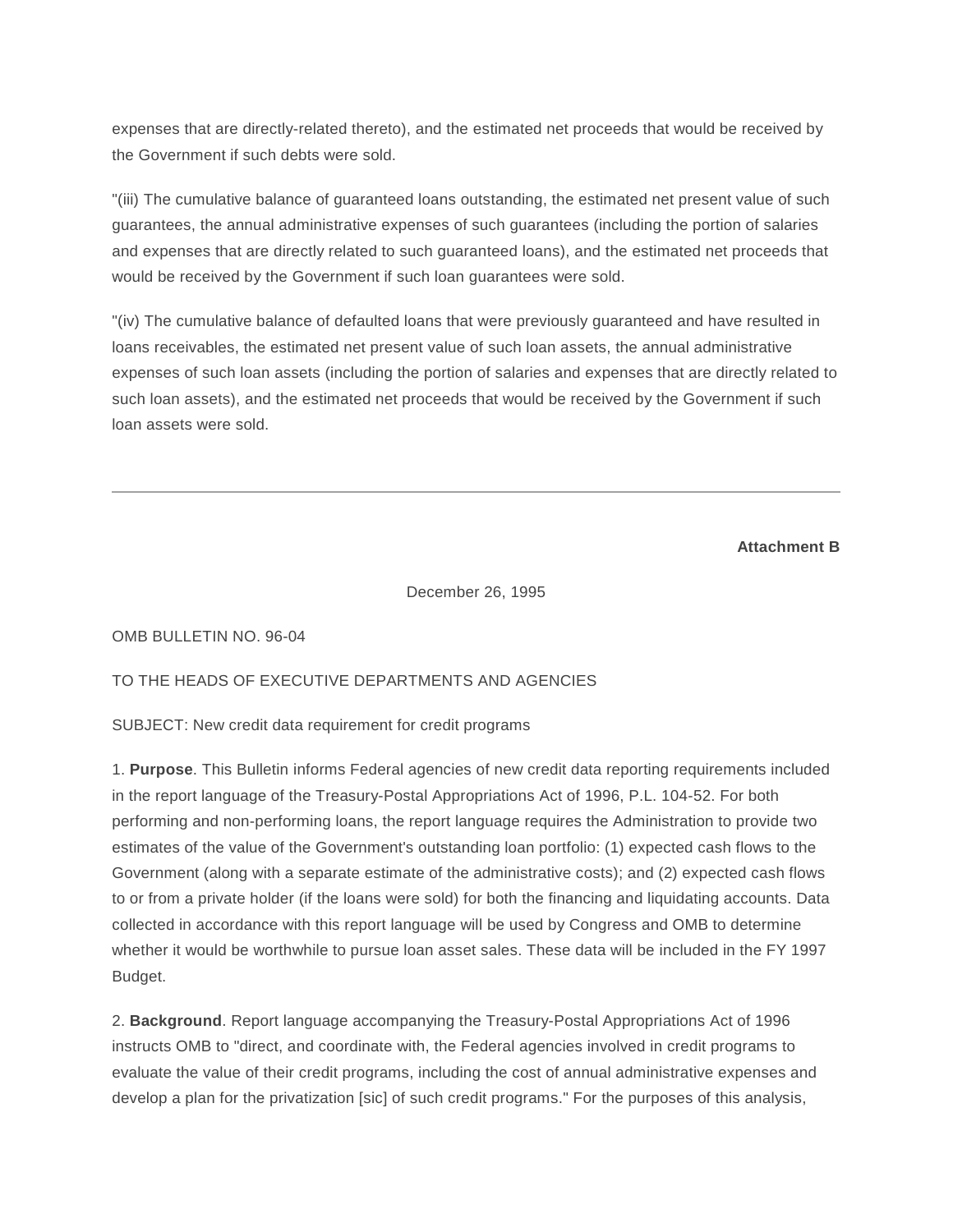"outstanding portfolio" is defined as direct loans and loan guarantees outstanding as of September 30, 1995.

The Treasury/Postal conferees believe that the private sector is willing to pay substantially more than the Government's expected value of its portfolio. The report language states that "[u]sing conservative estimates, it may be that between \$20,000,000,000 to \$50,000,000,000 could be realized if much of the Federal credit program was to be turned over to the private sector."

To allow for the comparison of the value of different types of loans, agencies are asked to divide the outstanding portfolios in the liquidating and financing accounts as of September 30, 1995, into two categories: **Category A** (substantially performing) and **Category B** (non-performing). Substantially performing loans are defined as loans that are current or delinquent less than 90 days. Non-performing loans are those loans delinquent for 90 days or more. For international programs, **Category B** loans include loans to countries that currently have a rescheduling or a debt reduction program with the Paris Club.

3. **Action required**. Provide the information outlined below for each loan program. To assist in the data collection, a Lotus spreadsheet ("port \_yal.wk3") will be sent with this Bulletin. Data should be delivered to the OMB examiner with primary responsibility using this spreadsheet by February 9, 1996.

 A. *Loan categorization.* Agencies are asked to categorize loans outstanding as of September 30, 1995, into either Category A (substantially performing) or Category B (non-performing). For Loan Guarantee programs, please specify the cumulative balance of defaulted loans that were previously guaranteed and have resulted in loans receivable. Agencies are requested to provide the weighted average number of years *remaining* to maturity for Categories A and B[.1](https://www.whitehouse.gov/omb/bulletins_b97-04#one)

 B. *Scheduled direct loan repayments*. For direct loan programs, agencies are asked to report the scheduled repayments (the amounts that would be received if there were no defaults or recoveries) for each direct loan program. If scheduled repayments are not known, agencies are asked to report best estimates of scheduled repayments.

 C. *Expected cash flows to Government*. Agencies are asked to report the loan program's expected net cash flows to (+) or from (-) the Government, excluding administrative costs. For direct loan programs, expected cash flows (primarily principal and interest payments, net of defaults and recoveries) should be positive (+). For loan guarantee programs, as a result of claim payments, expected cash flows will typically be negative (-). *Note:* Please separate the defaulted loan guarantees that resulted in a loan receivable from the rest of the loan guarantee cash flows.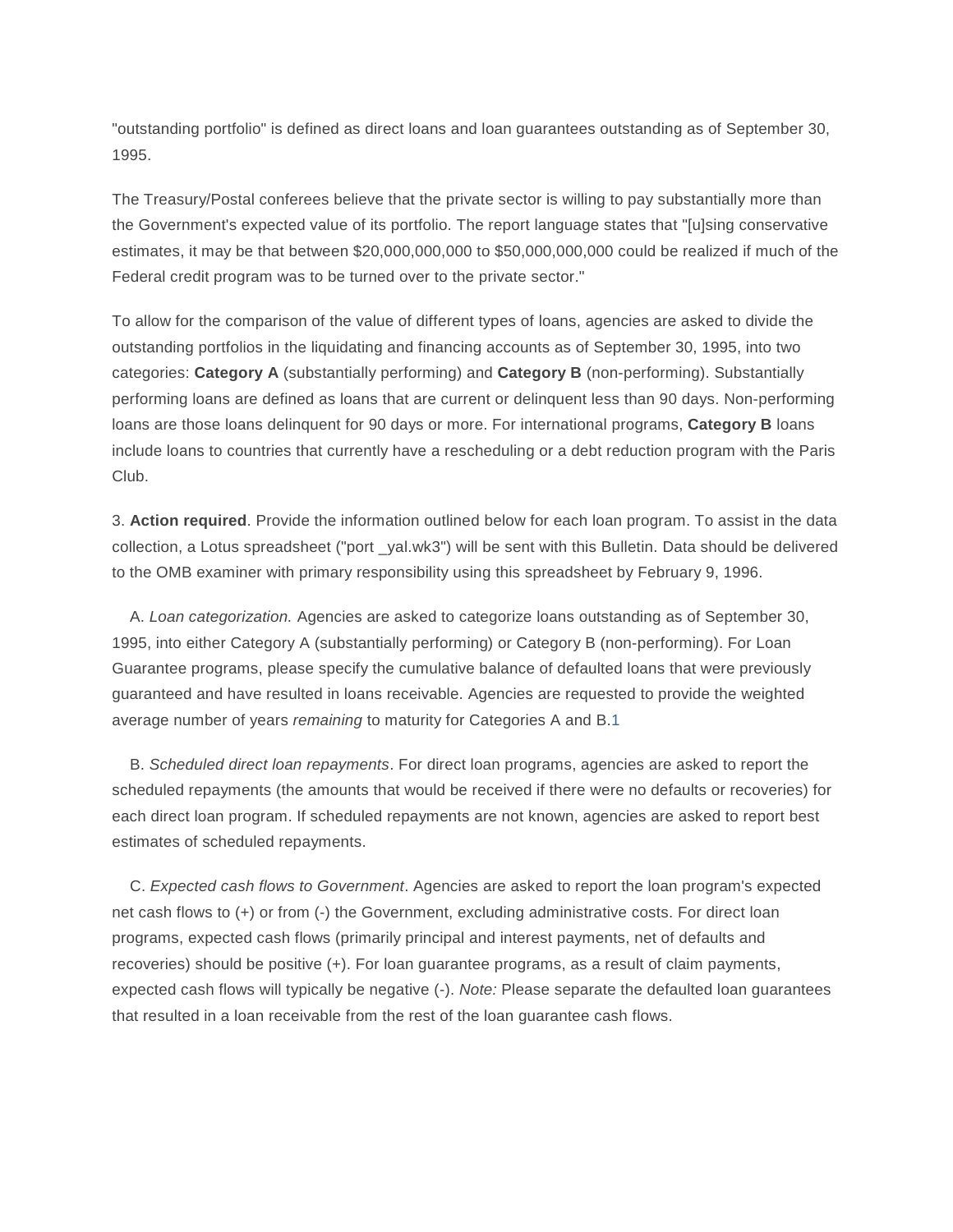D. *Factors affecting cash flow assumptions to the Government*. Agencies are asked to provide the assumptions (default rate, recovery rate, weighted-average remaining maturity, weighted-average interest rate, fees, etc.) used in estimating the expected cash flows to the Government.

 E. *Expected cash flows to private sector*. Agencies are asked to report for each direct loan and loan guarantee program the expected net cash flows for Category A and Category B if these loans and guarantees were sold to the private sector with no Federal guarantee (recourse) on the sale transaction.

 F. *Factors affecting private sector cash flow assumptions*. Agencies are asked to list the assumptions and conditions which could cause cash flows to a private purchaser to differ from the expected cash flows to the Government.Some examples of generic conditions may be:

- The private sector would lose the IRS tax offset, if currently used by the agency.
- Differences in efficiency and quality of servicing and liquidating practices.
- The private sector can be expected to pursue non-current loans more aggressively because of the profit motive.

Some examples of conditions specific to individual loans programs may be:

- Legal or regulatory forbearance procedures. Agency regulations may allow purchasers to take more aggressive collection steps than the Government. For example, HUD must hold assigned mortgages for at least three years and practice detailed forbearance procedures.
- Different recovery rates on collateral pledged on loans.
- Type and value of collateral pledged.
- Connections to other benefits (grants).
- Other provisions that could change the value of proceeds.

 G. *Administrative costs*. Agencies are asked to estimate the annual expenses directly associated with administering the loans outstanding on September 30, 1995. Administrative costs should be defined consistent with OMB Circular No. A-11, Section 33.5(n).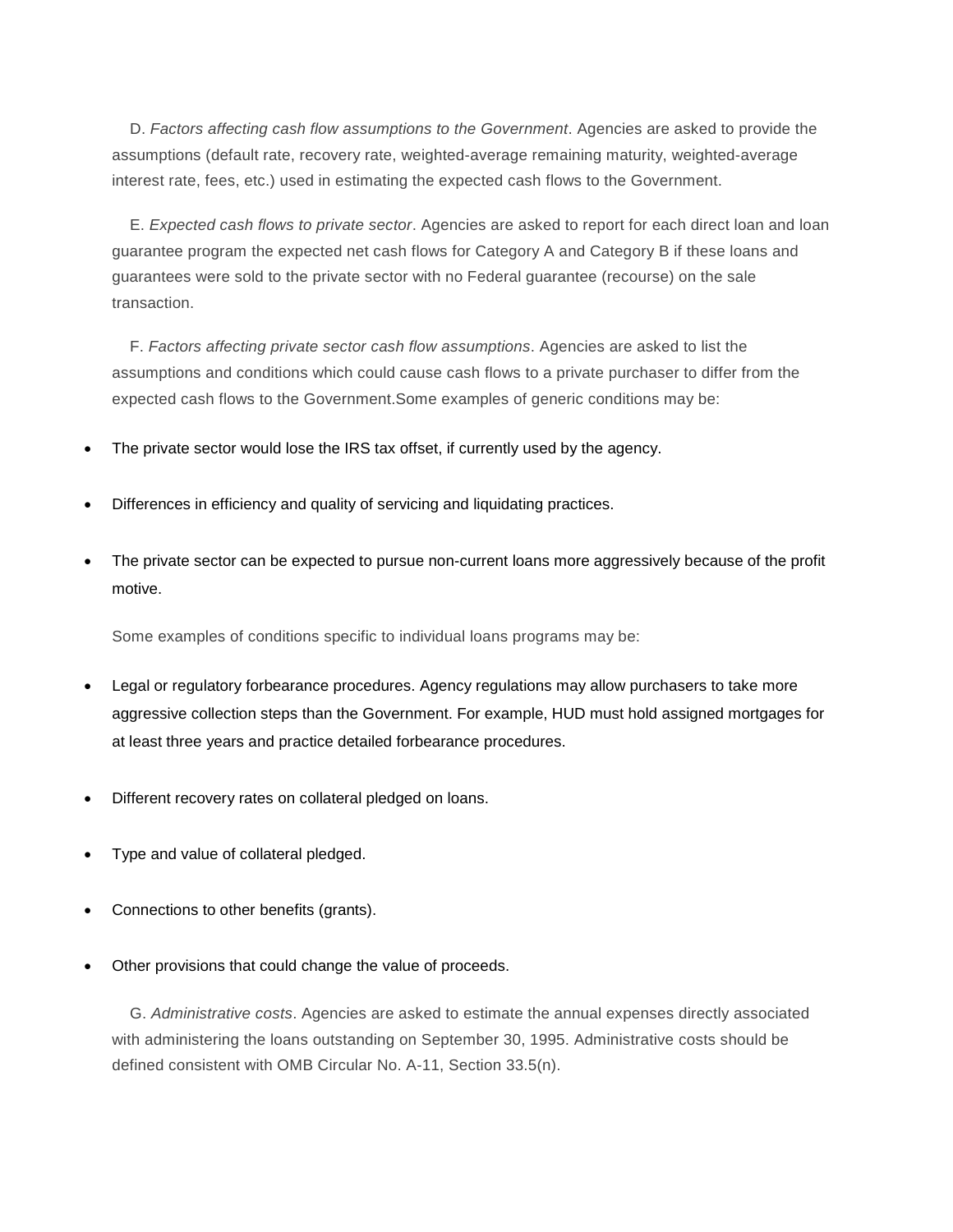Agencies may use Method I: their own methodology for projecting administrative expenses or Method II: the methodology contained in the Lotus spreadsheet ("port\_val.wk3") which accompanies this guidance. Method II relies on per loan costs in FY 1995 for projecting future administrative costs. If using Method II, agencies must:

(1) estimate the number of loans outstanding each year until maturity;

(2) project the net growth in administrative expenses (rising wages, productivity gains, and other factors should be taken into consideration); and

(3) project the percent of substantially performing loans as of September 30, 1995, that will become non-performing each year.

Agencies may modify Method II to more accurately reflect the expected annual administrative costs of their outstanding portfolios on September 30, 1995.

4. **Comparison of cash flow projections**. Using the data provided by agencies, OMB will compare: (1) the net present value of the Government's expected cash flows and administrative expenses, to (2) the expected net proceeds from selling the loans to the private sector, which is the net present value of the projected cash flows if the loans were sold to the private sector. Consistent with the estimation of loan modification cost (as defined in OMB Circular No. A-34, Section 65.3), Governmental cash flows will be discounted at the "applicable interest rate (yield) in the quarter when the modification occurs." For the purposes of this analysis, present value calculations will assume the Government's loan portfolio was sold to the private sector on September 30, 1995. Calculating the values as of the end of FY 1995 will minimize the assumptions underlying this analysis, such as the size of the portfolio outstanding and appropriate discount rates.

5. **Due Date**. Estimates should be delivered to the OMB examiner with primary responsibility for the credit account using this spreadsheet by February 9, 1996.

**Alice M. Rivilin** *Director*

**Attachment C**

# **21. LOAN ASSET VALUATION**

**Introduction**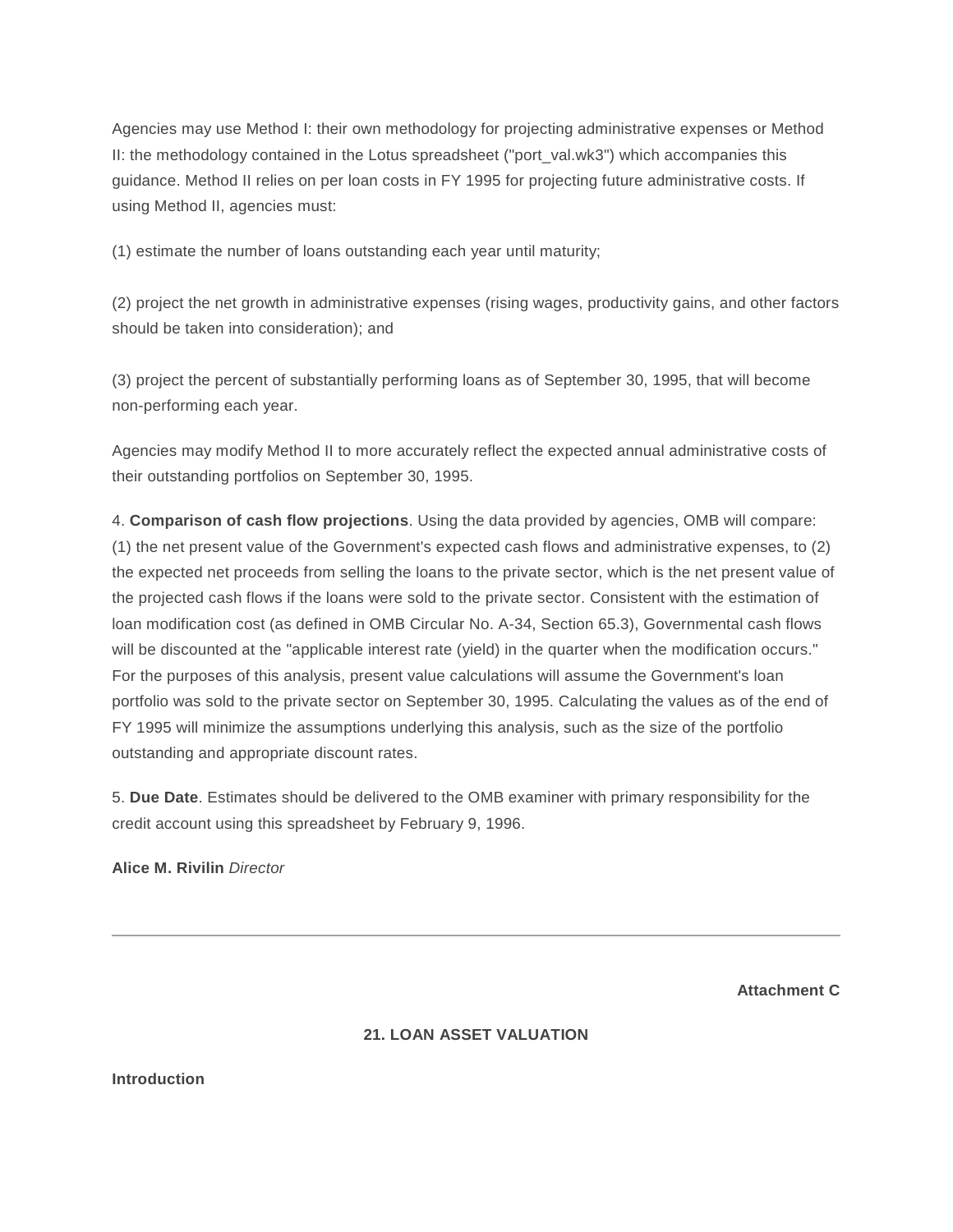In compliance with the report language accompanying the Treasury-Postal Appropriations Act of 1996 (P.L. 104-52), this chapter reviews the Government-wide potential for loan asset sales. It summarizes the Government's loan asset sales in the 1970s and 1980s, describes the current budgetary scoring of loan asset sales, and enumerates the agency loan asset valuation data requested by OMB for this analysis. The following section reviews the value of Government loan assets and identifies factors to be used in reviewing potential sale opportunities. The final section describes ongoing loan asset sales, and assesses loan programs' potential for profitable sale to the private sector.

This evaluation of the Government's loan portfolios has identified a number of programs that could potentially be sold to private investors at no cost or a profit to the Treasury. Loan asset sales are not recommended on a large scale, as in prior years, in part because costs to the Government often exceed returns. This is now reflected in budgetary scoring rules enacted as part of the Federal Credit Reform-Act of 1990 (FCRA).

#### **Previous Loan Asset Sales**

**1970s to mid-1980s**. Federal direct loan assets were sold to the public producing over \$40 billion in proceeds in the 1970s and early 1980s. In these sales, a guarantee by the selling agency (recourse) was often attached. After the sale, the loan was held privately but the risk of default in the recourse sales remained with the Government. In some cases, the Federal agency sold securities [called participation certificates (PC's) or certificates of beneficial ownership (CBO's)] that were backed by loans that the agency continued to hold and service.

**1987-1990**. During the late 1980s, a series of pilot loan asset sales were undertaken, resulting in the sale of nearly \$25 billion of Federal loan assets. In the President's 1987 budget, the pilot program was first proposed, with the following four objectives: (1) improve credit management; (2) obtain administrative savings; (3) identify subsidies; and (4) reduce the short-term deficit.

Loan asset sales were seen as a tool for improving public sector credit management. Asset sales provided an incentive for agencies to improve loan origination and documentation, because loans could be sold at a higher price if screening and documentation met private sector standards. Sales also provided information on the condition of loan portfolios, revealing areas of improvement for servicing of agencies' remaining portfolios. Second, loan asset sales allowed the Government to reduce its administrative costs by transferring servicing and collection to the private sector. Third, nonrecourse sales of new loans provided information regarding the subsidies of Federal credit programs. The difference between face value and selling price (net of transaction costs) was the Government's subsidy cost. Finally, loan asset sales generated proceeds to increase budgetary offsetting collections in the year of the sale.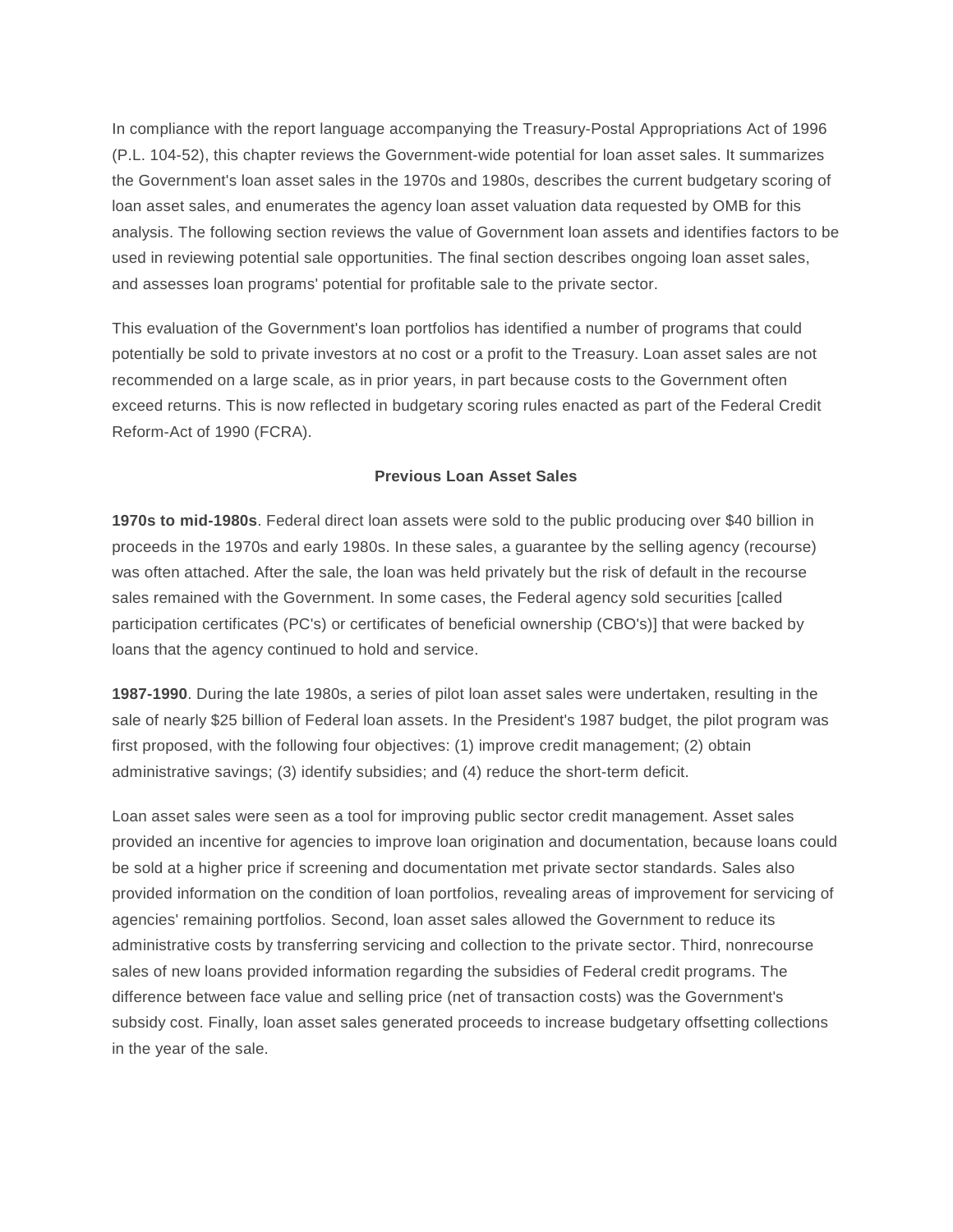The sale of Education, HUD, USDA, and VA loan assets produced gross proceeds of \$5.6 billion in 1987, \$8.2 billion in 1988, and a total of \$10.5 billion in 1989 and 1990. However, the cost to the Government of these sales was substantial, with sale proceeds averaging less than 90 percent of the present value of the Government's cash flows. Improved management of the unsold portfolios was expected to partially offset losses resulting from the loan asset sales.

#### **Budgetary Scoring of Loan Sales**

Prior to 1987, loan asset sales were treated as offsets to agency outlays (equivalent to loan repayments) for purposes of budget scoring. Thus, sale proceeds were permitted to offset increased spending. Despite the fact that asset sales might result in a present value loss to the Government (due to the loss of future cash flows), sale proceeds were allowed to offset spending in the year in which the sale occurred.

Amendments to Gramm-Rudman-Hollings (GRH) in 1987 allowed only those proceeds from routine and ongoing sales established prior to 1987 to offset spending, or to offset the deficit for the purposes of sequester calculations. Thus, newly proposed loan sales could not be considered as an offset to spending for budgetary scoring purposes because such sales were not viewed as reducing the structural deficit.

Under the Federal Credit Reform Act, loan asset sales are treated as modifications that change the cost of the loan or guarantee, and are not undertaken unless budget authority has been provided for any positive subsidy cost of the sale. The 1996 Budget Resolution (Sec. 206 of H.Con. Res. 67) confirmed this budgetary treatment of loan sales under credit reform.

As modifications, the credit reform subsidy cost of a loan asset sale is the difference between the Government's currently estimated net present value (NPV) of the remaining cash flows under the terms of the existing loan contract (the "expected" value), and the net proceeds from the loan sale. The result of this calculation can be positive, negative, or zero. If the estimate is positive, i.e., the expected value to the Government is greater than the loan sale proceeds, budget authority must be provided to cover the additional subsidy cost resulting from the sale. A negative estimate would indicate that the Government is achieving a savings from the sale, and a receipt in the amount of the "negative subsidy" is generated from the sale. An estimate of zero would indicate that the modification will not change the cost to the Government, and budgetary resources would not change.

If the loan assets sold prior to 1990 had been scored under credit reform, not only would the sale proceeds not have been available to offset spending in the year of the sale, but an appropriation would have been required to cover the loan modification cost for those loans sold below the Government's expected value. By scoring loan sales as modifications, agency actions are subject to greater scrutiny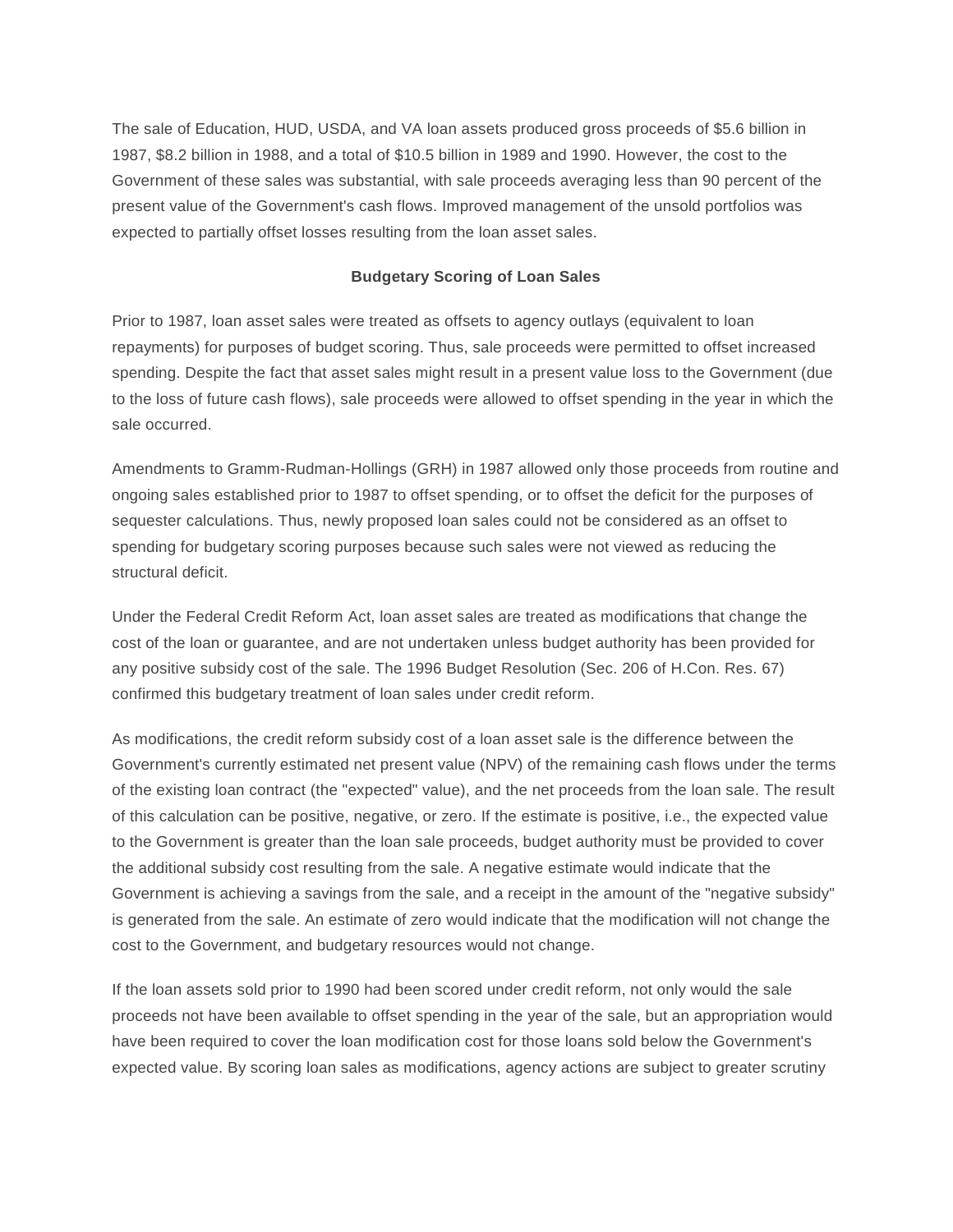by Congress and OMB. This scrutiny prevents costly sales, and encourages and gives credit to agencies for sales that save Federal resources.

The FCRA definition of subsidy cost specifically excludes administrative costs and any incidental effects on government receipts or outlays. For loan sales, this means that effects on Federal administrative costs and incidental changes to interest on the public debt are excluded from the subsidy cost calculation. For some agencies, loan sales would produce savings from reduced administrative (personnel) costs for loan servicing, management, and delinquent debt collection. Although not scorable for budgetary purposes, these savings should be considered when evaluating the total effect of a loan sale; they would lower the agency's future administrative expense requests. For other agencies, selling loan assets would relieve staff of the administrative burden of loan servicing, allowing them to be redirected to other programs. Although this would not produce savings from a reduction of personnel, it could serve to enhance the mission of the agency.

#### **Potential for Further Loan Asset Sales**

The recent success of HUD loan asset sales has sparked renewed interest in Government-wide sales. In the Treasury-Postal report language, the conferees directed OMB "... to direct, and coordinate with, the Federal agencies involved in credit programs to evaluate the value of their credit programs ... and develop a plan for the privatization of such credit programs."

In response to this request, for all direct loans, loan guarantees, and defaulted loans that were previously guaranteed and have resulted in loans receivable, OMB requested that agencies provide (1) the face value of loans outstanding as of September 30, 1995, (2) the currently expected cash flows to the Government, and (3) estimated cash flows to the private sector (if those loan assets were sold). To calculate whether the sale of these loans would result in an estimated net saving to the Treasury, for each loan portfolio when possible, the net present value of the Government's remaining cash flows were compared to the NPV of the expected cash flows to the private sector, adjusted for the private sector's administrative costs and the transaction costs of a loan asset sale. The private sector's servicing costs must be included as a factor in estimating the market value that they would be willing to pay for a given stream of cash flows, because these costs are not included in the Government's cash flows. The transactional costs take account of the difference between the gross and net proceeds to the Government. Expected cash flows to the Government were discounted at the rate on Treasury securities of comparable maturity to the remaining portfolio maturity, as required by Sec. 502(5) of the Federal Credit Reform Act. As discussed below, expected cash flows to the private sector were discounted by the appropriate private sector rate. Table 8-1 contains the Government's expected cost of new loans and its outstanding portfolio.

To allow for the comparison of the value of different types of loan assets, OMB asked agencies to divide outstanding portfolios into two categories: substantially performing and non-performing.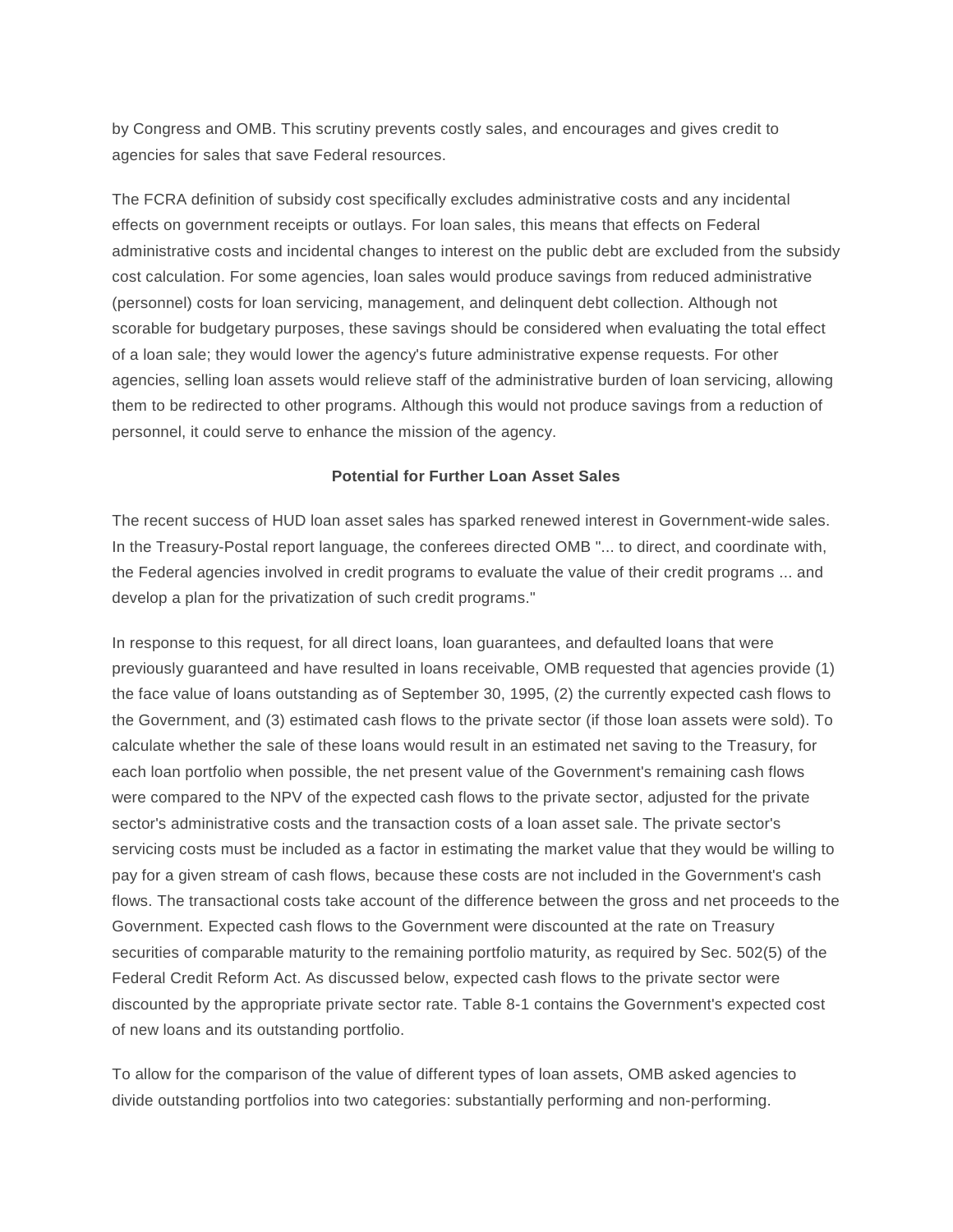Substantially performing loans were current or delinquent less than 90 days as of September 30, 1995. Non-performing loans were those delinquent for 90 days or more. In addition, agencies were asked to provide information on the Government's administrative costs.

This analysis is subject to severe limitations because of its broad scope, the short time period for collecting and analyzing data, financial systems constraints in obtaining data, and the difficulty of estimating private sector valuation of loan assets. As a result, this report serves only to identify loan programs which show potential for loan asset sales or which clearly cannot be sold to the private sector without substantial financial and/or public policy costs to the Government. While the analysis narrows the field of potential candidates for loan asset sales, further analysis is planned to identify the potential benefit of asset sales in the remaining programs.

#### **Private Sector Valuation of Federal Loan Assets**

The value of Federal loan assets to the Government and private sector may differ substantially. Some costs, such as subsidized interest, are valued similarly by the Government and private investors. Other non-contractual expected costs may be valued very differently. For example, given their relative efficiencies and collections tools, the Government and private investors may have dramatically different estimates of future defaults and recoveries. Before deciding to bid on Government loan assets, the private investor must adjust the expected value to the Government for the investor's higher discount rate, expected efficiency gains, and the cost of servicing loan assets.

#### **Discount Rate**

When the Government provides a loan, it contracts to receive a stream of payments of principal, interest, and often fees. It also expects to experience defaults. The "value" of this loan to a potential private sector investor is the present value of the expected net cash flow to the private sector, where the discount factor the private sector discount rate. This rate will be higher than the Government's discount rate for at least four reasons: a higher cost of funds, private sector risk aversion, desire for liquidity, and information requirements.

- **Cost of funds**: The private sector's cost of funds, the base discount rate, is higher than the Government's discount rate, which is the rate on Treasury securities of comparable maturity to the outstanding loan. Therefore, even before adjusting for risk, liquidity, and information concerns, the private sector's discount rate for valuing loan assets will always be higher than the Government's.
- **Risk**: Investors associate a range of risk with the Government's default estimates for loan assets. Investors are usually considered risk averse; that is, they would prefer to receive \$90 with certainty than to receive \$100 with a default probability distribution for which the mean is 10%. Because the amount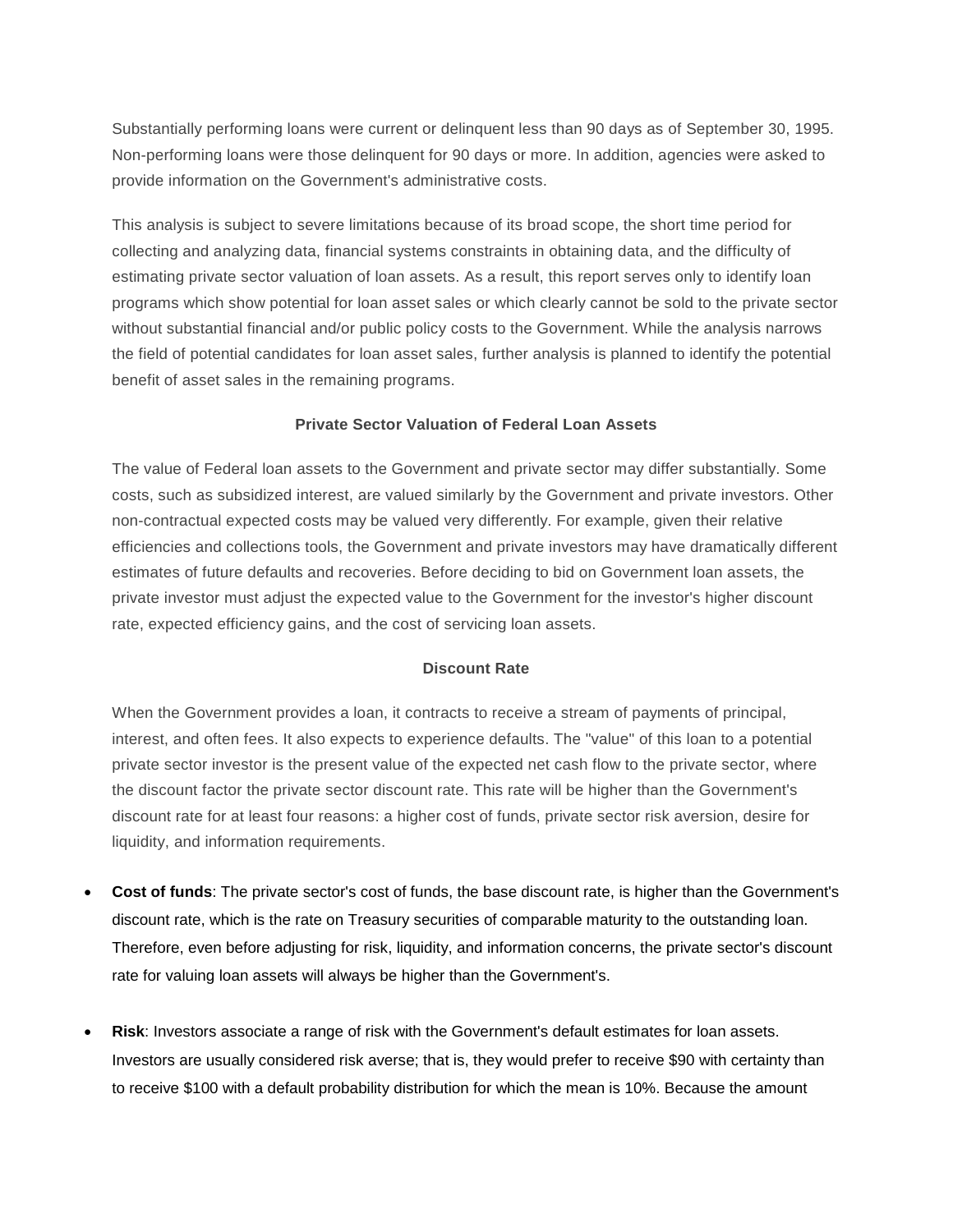received could be less than \$90 in the latter case, private investors will require a premium to compensate for bearing this risk. The Government has no counterpart for this cost; it incurs outlays only if defaults are actually higher.

- **Liquidity**: Because the market for Federal loan assets is small, it is not very liquid. Unlike U.S. Treasury securities, for example, investors cannot count on being able to sell the loan assets they purchase quickly and at an attractive price. They require a premium to compensate for this illiquidity.
- **Information**: Finally, investors are not fully informed about Federal loan assets. Because the Federal programs have different rules, documentation, and collateral, investors must devote considerable time to acquiring information about potential investments. These are not standard commercial loans, and the Government's documentation methods differ significantly from private entities'. Investors look for systematic and predictable cash flows as shown by accurate historical records of the portfolio's delinquency, default, and recovery experiences, which Federal agencies are often not able to provide. Investors require a premium to compensate for these information costs.

These costs can never be eliminated, but small reductions in premiums could be expected if investors became more familiar with Federal loan assets, and if the liquidity of their market improved.

#### **Efficiency Gains**

Although the private sector will use a higher discount rate than the Government, the net cash flow to the private sector may be larger. It is generally felt that the private sector is more efficient at loan servicing and collection. For example, the loss rate on private commercial loans is much lower than the loss rate on Government business loans.

Such comparisons, however, are difficult at best. In many ways, Government loans are fundamentally different from private sector loans, and comparing the two without taking into account their differences is misleading. For example, the Government often functions as a lender of last resort and makes loans to less creditworthy borrowers than would a private lending institution. In addition, the terms of Government loans, such as lower down payments or less restrictive underwriting criteria than required in the private sector, may result in higher defaults. Finally, other characteristics of Government lenders, such as willingness to practice substantial forbearance, may increase both the administrative and default costs.

A portion of the difference in default costs is certainly due to these differences between public and private sector loans. A portion of the difference may also be due to the Government's relative inefficiency. Private firms' profit motive creates the incentive for the private sector to be more efficient than the public sector in performing common tasks. However, for some programs, the Government's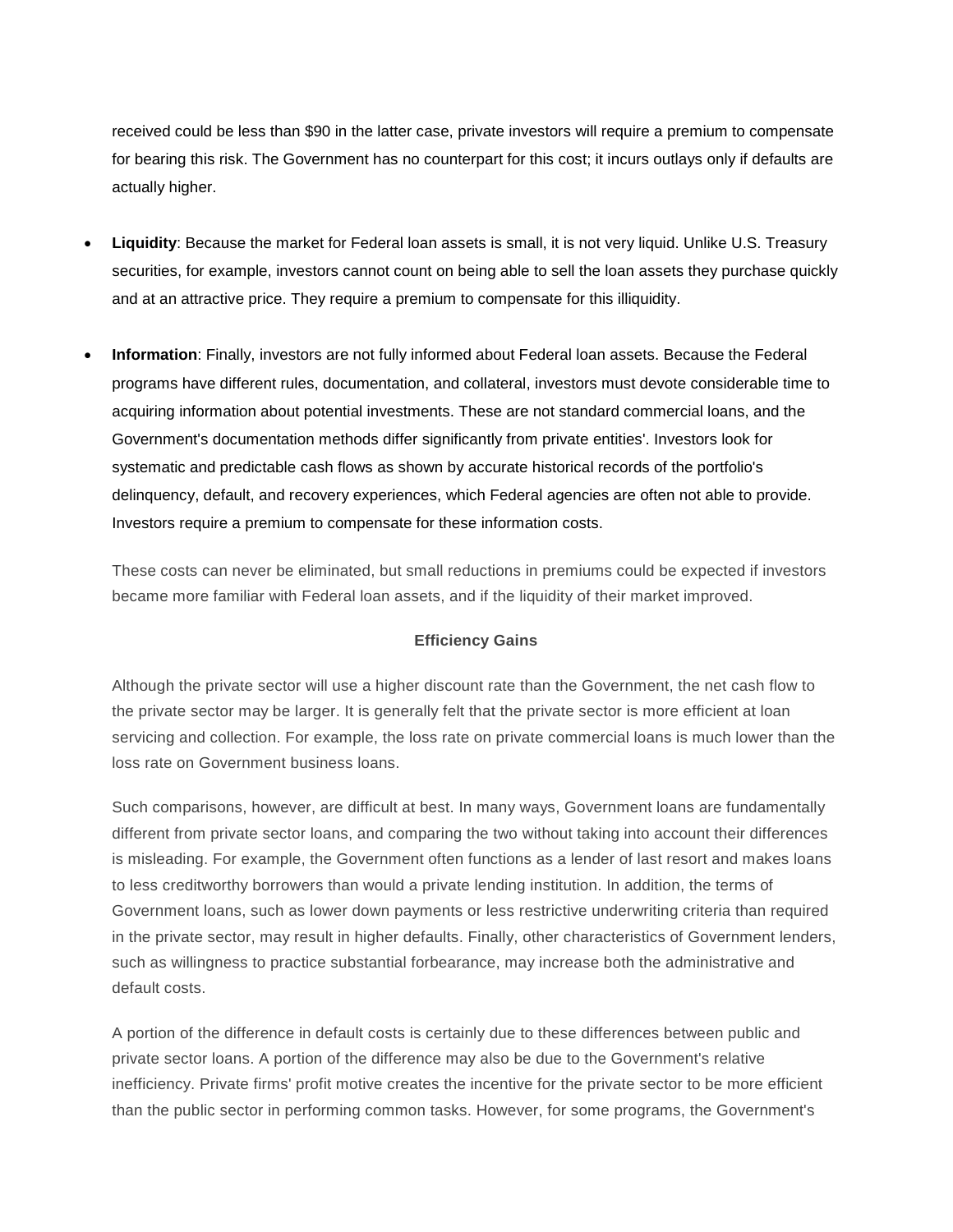superior collection tools, such as the IRS Tax Offset, may counterbalance private sector productivity gains.

#### **Decision to Purchase Government Loan Assets**

Private investors, bidding on Government loan assets, will take into account the Government's expected future losses and make assessments as to how much they can reasonably expect to lower these losses. The amount possible will depend upon how much more efficient the investors expect to be at performing the required tasks.

Whether the value of the loan asset to the private investor exceeds the value to the Government depends on: (1) the difference in discount rates; (2) the private sector's expected efficiency gains; (3) the private sector's administrative costs; and (4) the loan asset sale transaction costs. Because the private sector discount factor is higher than the Government, the value of the loan asset to a private sector investor will be lower than the value to the Government for a given set of cash flows. On the other hand, because the investor expects to reduce default costs below those of the Government, the investor's valuation of the loan asset may be greater, because expected cash flows will be higher.

Finally, for the Government to receive sale proceeds greater than its expected value, these proceeds must be greater than the Government's expected value after sale transaction costs are paid. Therefore, the private investor's productivity gains must not only cover its higher discount rate and servicing costs, but must also allow for payment of the sale transaction costs. These can be substantial, and include the cost of a financial advisor and the costs of issuance.

#### **Identifying Loan Assets for Possible Sale**

#### **Decision Analysis**

The Treasury/Postal conferees directed OMB to identify those loan assets which can be sold at a gain to the Government. Based on past sales experience and the review of the Government's current portfolio, OMB believes that a percentage may be sold at a net profit to the Government. The preliminary data recently received from the agencies will allow OMB to begin the process of identifying which sales would benefit the Government. The following framework allows for the identification of those loan programs for which sales may result in a net profit, or other type of gain, and develops a method for identifying those programs which may merit further analysis. This framework also outlines factors which would discourage private investors from offering at least the Government's expected value for certain loan assets. If loan assets are only to be sold at no cost or a "profit" to the Government, loan portfolios with these characteristics should not be considered further for loan asset sales.

#### **Factors which May Lead to the Decision to Sell Federal Loan Assets**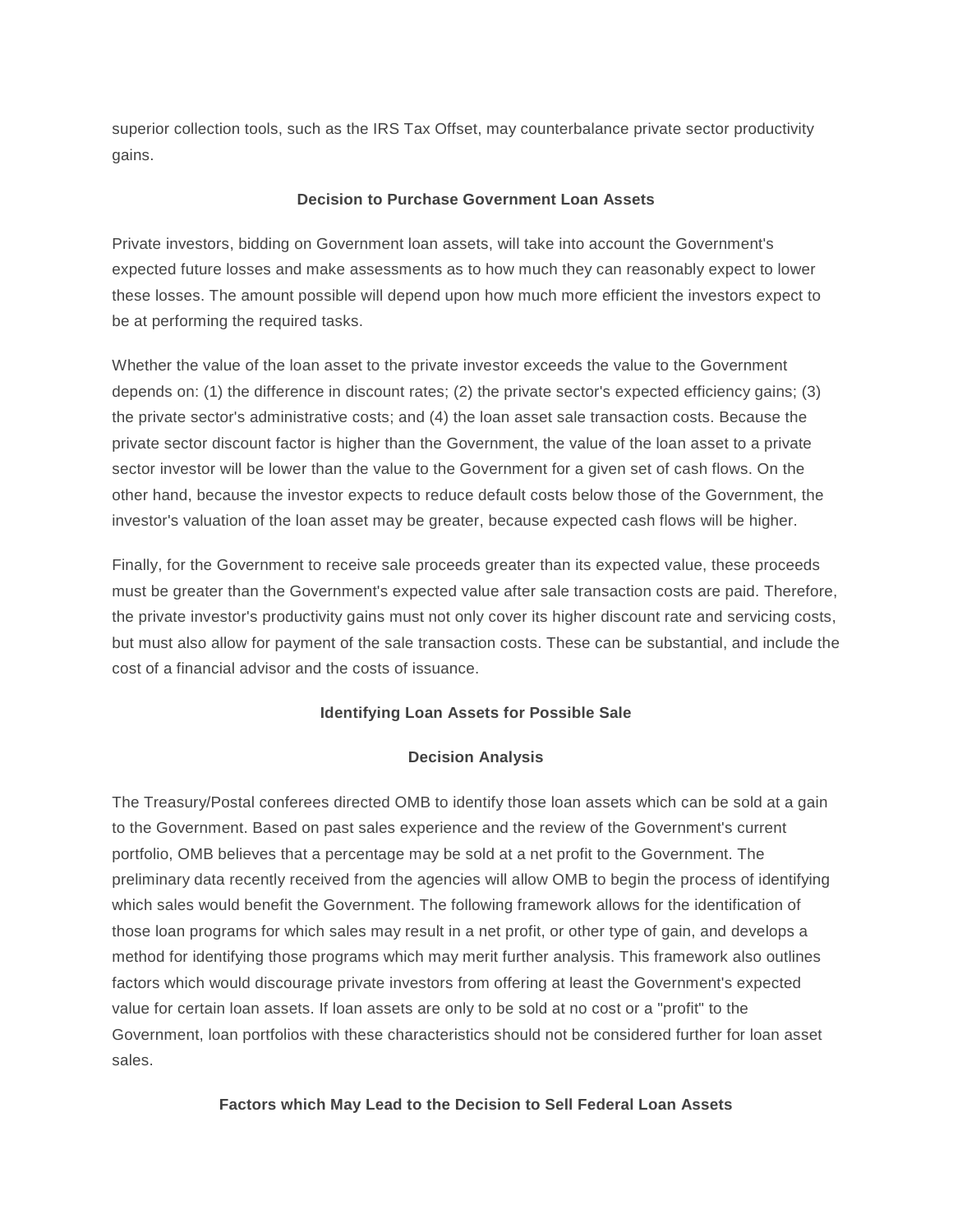**Efficiency in Administration of Loan Portfolio**. If an agency has a dramatically expanding loan volume or a surge in defaults, it has several options for avoiding a reduction in its servicing and liquidation capabilities, including: continuing to hold the loans and requesting additional staff for administration; attempting to administer the loans with current staff levels; contracting to the private sector for servicing; requiring guaranteed lenders to work out the loans they originate; and selling the loans. With declining staff levels in many agencies, a loan sale in these cases may produce benefits for the Government apart from any immediate "profit" from the sale. That is, even if these loans are sold at the Government's expected value, the selling agency might guard against deterioration in its loan servicing and liquidation capabilities.

In programs where defaults surge briefly or are expected to grow in the future, pilot loan sales may help the Government make decisions concerning whether to add resources for program administration or sell the loans. For example, recent dramatic growth in certain Federal guarantee programs is expected to lead to large defaults in the near future. Unless steps are taken soon, current administrative resources may be insufficient to continue to adequately service these loan portfolios. Testing the market, by selling loan assets in a pilot program before the expected increase in defaults occur, could help the Government decide whether it is more efficient to add more debt collection staff and upgrade current financial systems, to contract out loan servicing, or to sell defaulted loans.

**Best Use of Federal Staff.** Selling loans could prove useful for expired programs, where no new loans are being issued, but staff time is consumed with administration of the dwindling portfolio. Loan sales may be warranted if current loan staff could be redirected to focus attention on new or different lines of business that are high priorities for the agency.

**Private Sector Practices**. The private sector can be expected to pursue non-current loans more aggressively because of the profit motive. This is part of the reason for the "productivity gap" referenced in the conference report requiring this study. Where Federal loans are inefficiently managed, or funds for management of these programs are declining, selling loans may capitalize on the quality of servicing and liquidating practices in the private sector, and provide a net benefit for the Government. The recent HUD sales have shown that the private sector is willing to pay more for loans where it believes that it can achieve these efficiencies in servicing.

**Collateral Value**. Loan sales may be warranted if collateral underlies the loan and the private sector is better at maintaining collateral value while in inventory, can dispose of it more quickly, or expects a higher collateral sale price. Collateral value was an important factor in the success of the recent HUD loan sales.

**Public-private Partnerships**. In this era of reinvention, loan sales foster new communication between the managers of the federally assisted credit portfolio and the private credit market. This partnership can serve to create new products or efficiencies that can be applied across all credit programs. For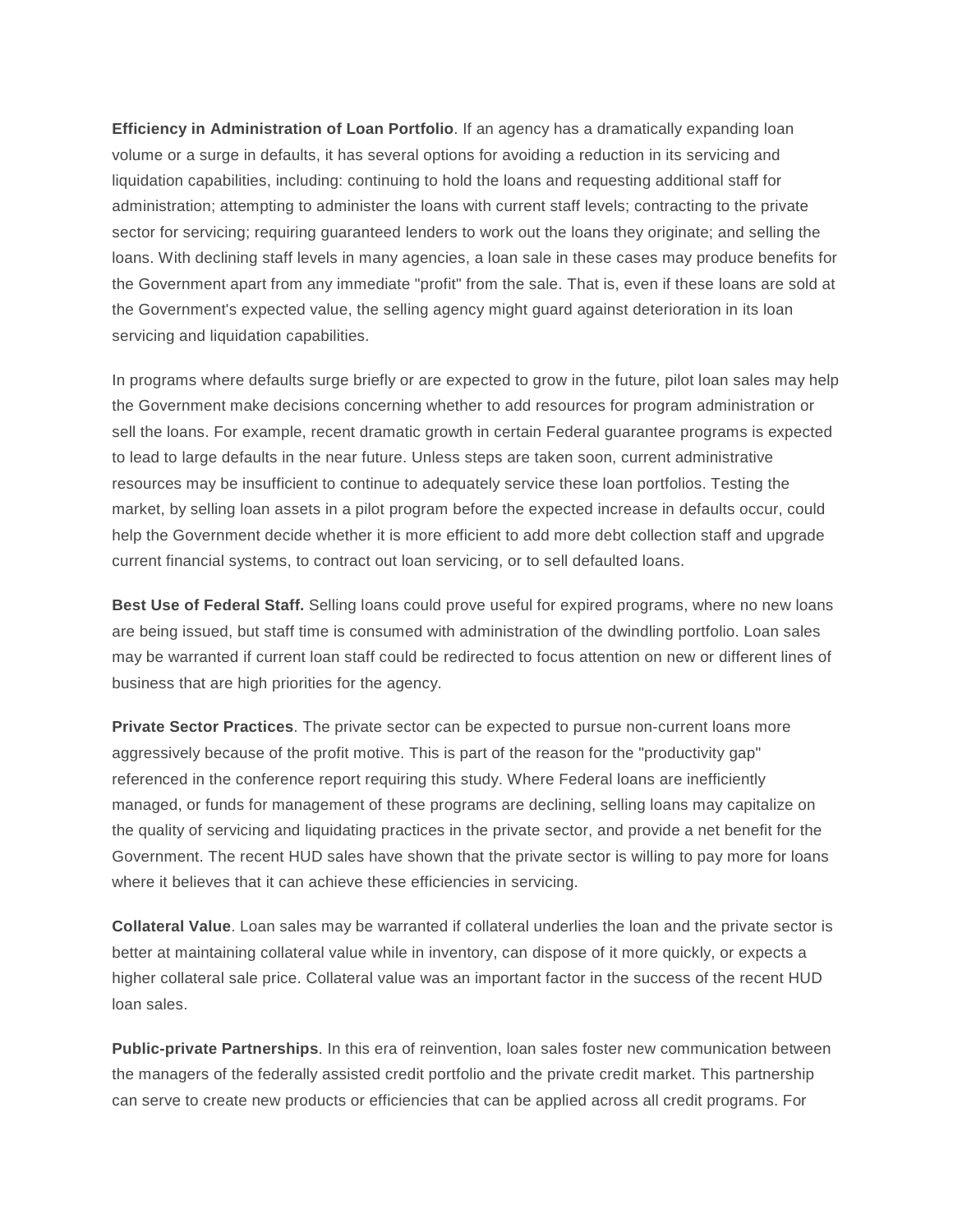HUD, this has meant the creation of a user-friendly, low-cost due diligence process that, combined with the use of computer technology, has attracted a large following of investors with more than 200 bidders representing a wide spectrum of the financial markets to their loan sales. This new technology can be evaluated and the Government can assess whether it could be useful to other Federal credit programs, or for future loan sales.

#### **Factors which May Lead to the Decision to Hold Federal Loan Assets**

**Small Margin for Improvement in Default Rates**. When the private sector has little margin for improving on the Government's expected net defaults, it would not be profitable to sell the loan asset. This includes both programs with a low life-time default rate and seasoned loans with few remaining expected defaults. Since investors need substantial efficiency gains to overcome their higher discount rate, servicing costs, and the transaction costs of the loan sale, unless the Government expects substantial future losses, opportunities do not exist for the private sector to obtain sufficient productivity gains. A number of Federal programs have historical default rates of less than 5 percent. For example, the USDA's rural water and waste loans have expected default rates of less than one percent, leaving little room for the private sector to improve in this expected performance.

**Collection Tools**. The Federal Government has a variety of collection tools that are not available to the private sector. These tools include the IRS -Tax Offset, Federal Salary Offset, and the ability to withhold future benefit payments (grants) and credit. Tax Refund Offset and wage garnishment are extremely important to Collections in the Federal student loan programs. A 1987 Chemical Bank analysis of the marketability of student loans held by the Department of Education concluded that the portfolio of loans was more valuable to the Federal Government than to the private sector because of the collection tools that are only available to the Government, and because the private market would require a deep discount due to the credit risk of these loans. For defaulted student loans made under the health education assistance loan program, the Federal Government can withhold Medicare payments until a doctor's (borrower's) loan is in good standing.

For international loan programs where loans or guarantees are made to another sovereign government, the Government has a number of tools not available to the private sector. These tools include international treaties and agreements that the U.S. has signed with other nations and the ability of the U.S. to block credits from international financial institutions to debtor nations that have not honored their debt obligations to the U.S. For example the Brooke Amendment and Section 620(q) of the Foreign Assistance Act make countries ineligible for certain types of foreign assistance unless they make required payments on their related debts to the U.S.

**Policy Goals of Domestic Programs**. The Federal Government often uses loans as tools to implement domestic policy objectives. In these cases, the political goals of the program override the importance of individual loan performance. Because of these policy goals, Federal credit agencies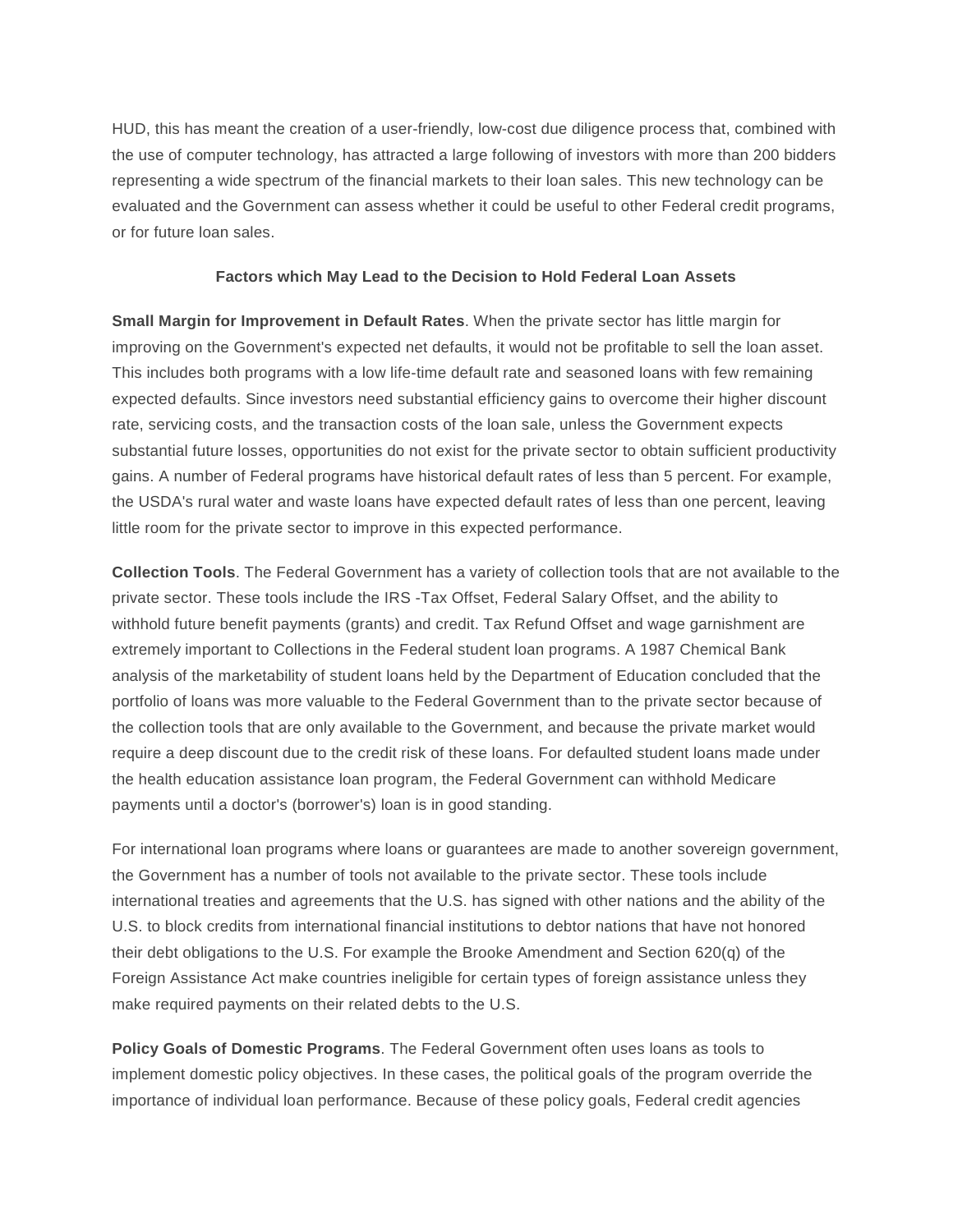often originate and service loans differently than a private financial institution. Credit review takes secondary importance to policy considerations, such as guaranteeing that credit is available for all farmers or all students.

Likewise, servicing actions in these programs and decisions on restructuring loans may be aimed at providing additional assistance to the borrower rather than at collecting funds promptly. For example, many farm loan contracts contain significant borrower rights that make servicing labor-intensive. These procedures to protect the borrower would cause private sector purchasers to discount the value of these loan assets heavily. It would be difficult for the Government to continue to achieve its public policy objectives unless its generous collection and forbearance tools were continued by the private sector. However, if the private sector continued these servicing and liquidation policies, it would be difficult to realize the productivity gains necessary for a private investor to purchase the loan assets at or above the Government's expected value.

Subsidies are not necessarily limited to beneficial loan terms and collection procedures. The Government may support the borrower by providing extensive training, counseling, and technical support. For example, SBA's Microlending Program avoids substantial defaults by providing the microloan borrowers with the knowledge and skills they need to successfully repay their loans. If these loans were sold, it is not clear how the borrower-Government-investor relationship would continue.

**Foreign Policy Goals and Considerations**. Foreign policy goals and considerations affect the provision and administration of Federal credit in that they often offer terms and conditions that are more generous than the private sector.

In some cases, foreign policy goals could also inhibit purchases by the private sector. For example, many loans are made to developing countries that are perceived too risky for the extension of private credit. This perception of risk is one of the justifications for the development of some of the Government's international credit programs. In other cases, the private sector might avoid credits that otherwise would be attractive because of foreign policy sensitivities. For example, the Department of Defense's new commercially-oriented military export credit program was created by Congress partly because the private sector has been reluctant to provide credit for military export purchases.

The majority of outstanding international direct loans and loan guarantees are sovereign; that is, they are direct loans or loan guarantees that are to, or guaranteed by, another sovereign government. It is unlikely that a credit to a sovereign government would have a greater value to the private sector than to the U.S. Government. Private sector creditors remember the international debt crisis of the 1980s, where a number of U.S. financial institutions lost large amounts of funds that they had extended through loans to sovereign Governments in developing countries. As a result, private creditors have since often shied away from providing sovereign credit in most developing countries. In addition, many of the sovereign direct loans that are outstanding to the U.S. Government have been rescheduled in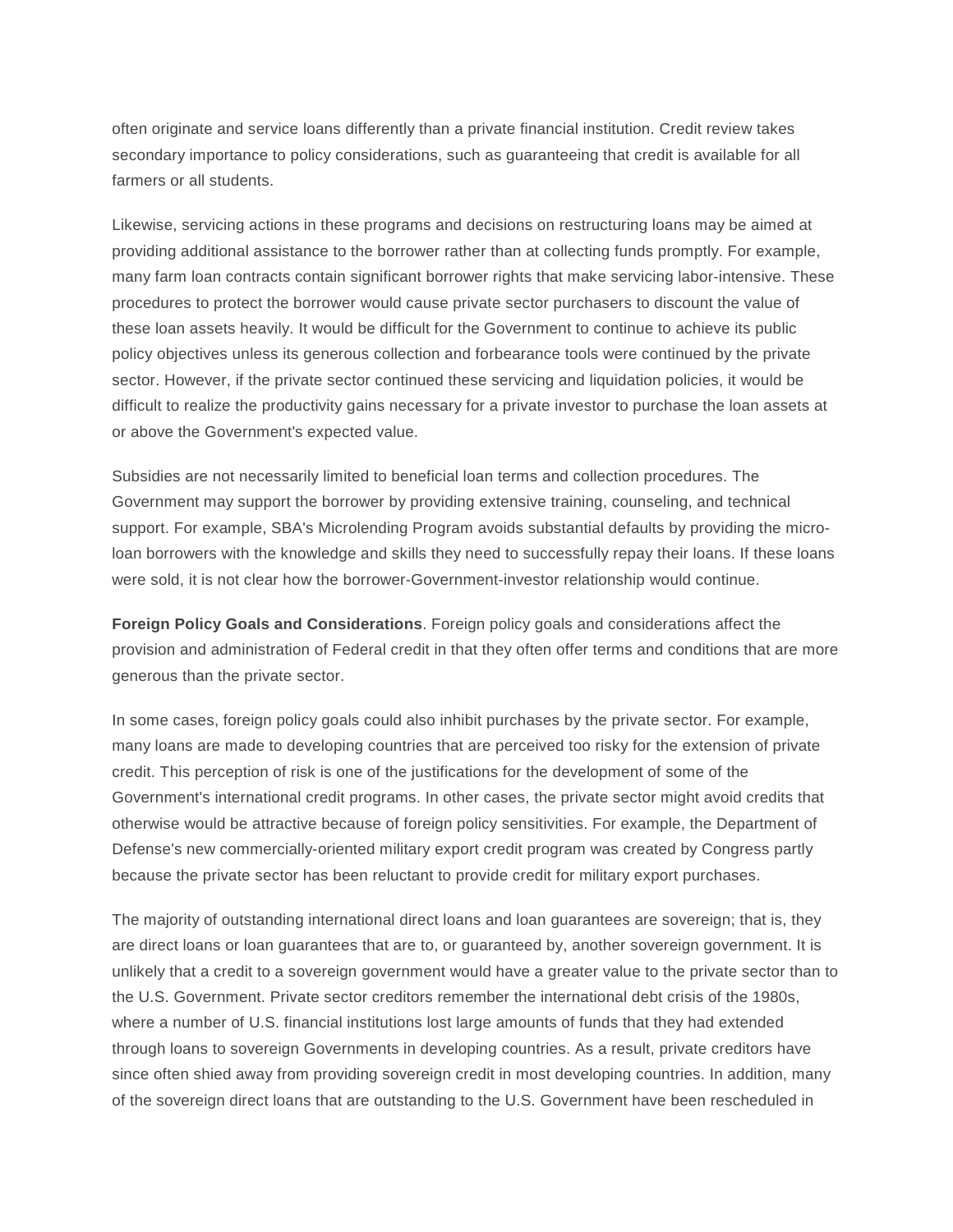the Paris Club, an informal group of creditor nations which agrees to extend the maturity of loans that a debtor nation could not otherwise pay on schedule. While Paris Club reschedulings are done in order to increase the eventual probability of repayment, because previously rescheduled loans are eligible for further rescheduling, the private sector often views these loans as "subordinate" to those that have not been rescheduled.

**Length of Loan Term**. Some Federal programs have loan terms of 40-50 years. In these cases, the private market would view the extended term as increasing the uncertainty of repayment, as well as exposing them to additional interest rate risk. These factors would cause the purchase price to be discounted heavily.

**Lack of Private Interest**. Several factors may lead to the lack of interest in Federal loan assets. These include: insufficient documentation; lack of collateral pledged for the loan; inadequate information regarding historical loan performance; and the lack of uniform loan characteristics. In many programs, including rural development ana farm loans, portions of existing loan origination and servicing are not automated; and, therefore, the pre-sale due diligence costs would be high. This lack of loan information and documentation would also inhibit a rating agency from arriving at an accurate rating for a pool of loans.

**Legal Restrictions or Other Complications**. Many international loans and guarantees have legal or contractual restrictions that would make it difficult or impossible to sell them to the private sector. For international loan guarantees to private borrowers, for example, the Government pledges its "full faith and credit" in the contract with the borrower and/or the lender. In these cases, the agency involved would first have to "buy out" the holder of the U.S. Government guarantee, by making a payment in lieu of responsibility for future claims, in order to relieve the Government of the responsibility of the original guarantee. This would be the case for the guarantee programs of OPIC, where a11 loans are made to the private sector, as well as with the non-sovereign portions of guarantees issued by Eximbank and AID.

#### **Programs Currently Selling Loan Assets**

Two programs currently sell loan assets, the Federal Housing Administration and the Veterans Administration. As with the other programs, these programs will be evaluated using the criteria above as part of the ongoing analysis of loan sales.

**Federal Housing Administration**. FHA has been insuring mortgages since 1934. Historically, the program default stream has been relatively predictable. However, during the 1980s weak real estate markets prompted an unexpected surge of defaults in both the single family and multifamily portfolios. By 1994, when the wave of defaults subsided, FHA owned nearly 2,400 defaulted mortgages, with unpaid principal balances of more than \$7 billion, and 90,000 single family mortgages with unpaid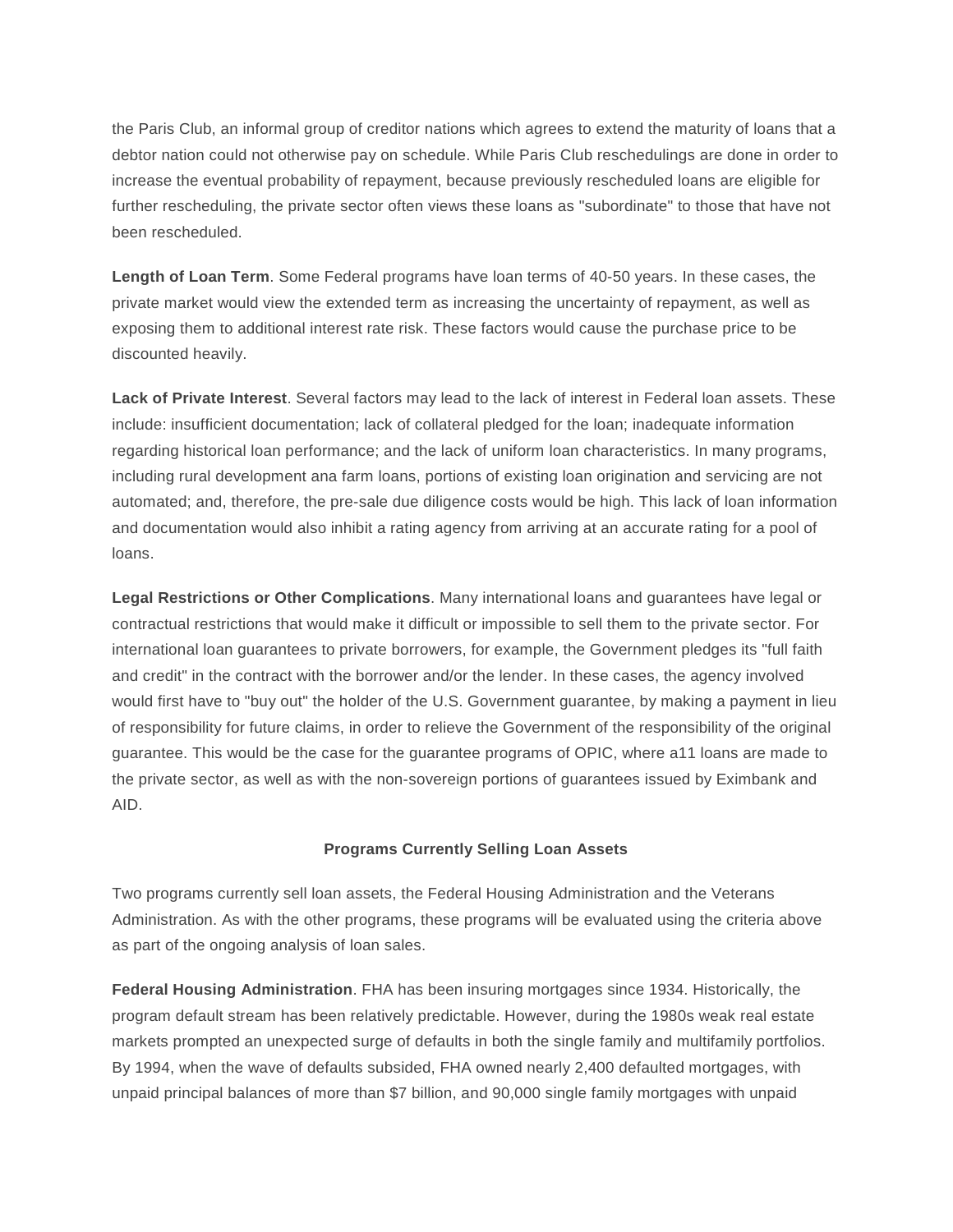principal balances of almost \$4 billion. This volume was so large that it was compromising FHA's capacity to perform its other functions (including oversight and management of the of the insured mortgages in force), thereby making FHA more vulnerable to future losses.

In response to this large administrative burden, Congress and the Administration approved a program to sell these HUD-held mortgages in a series of competitive auctions and negotiated sales with state and local housing finance agencies. These sales have been highly successful, helping HUD reduce its inventory of mortgages, while capitalizing on the private sector's knowledge and ability to manage defaulted loans. In an improvement on earlier loan asset sales, the return to the Government was increased through use of competitive bidding and computer technology which evaluates and optimizes competing bids.

**Department of Veterans Affairs**. The DVA "vendee" loan program provides direct loans to veteran or non-veteran purchasers of DVA-owned real property to facilitate property sales. Nearly all of these direct loans are pooled and sold to the public with a Government guarantee (recourse). In 1995 total proceeds from DVA loan asset sales were \$1,333 million.

#### **Programs which Merit Further Analysis of Loan Asset Sale Potential**

**Small Business Administration**. As a result of significant portfolio growth since 1990, with no change in expected default rates, the SBA can expect an increase in the number of defaulted loan guarantees which will result in loan receivables. Further analysis is needed to determine whether loan asset sales might be an effective tool for alleviating the expected pressure on SBA's servicing and liquidation offices, and for increasing recoveries. It is not clear how the private sector would value these small business loans in comparison to the Government's expected value. Unlike housing loans, which have uniform terms and collateral, SBA guaranteed loans have a wide range of purposes and varying collateral requirements.

SBA disaster loans should also be more closely reviewed to determine whether the sale of these loans assets could result in a net gain to the Government. Since these are fixed-rate subsidized loans, the value of these loans assets will be sensitive to the prevailing interest rates.

**Eximbank**. Project finance and short-term insurance and working capital guarantee claims are areas which merit further review. The project finance program offers financing for the U.S. export component of major overseas projects. While the typical pre-completion political risk guarantee is not likely to be attractive to the private sector, the subsequent loan or guarantee might be, particularly since the riskiest part of the project, the construction phase, will have been completed. The resulting savings in administrative expenses could be considerable, since project finance tends to be a labor intensive activity. However, these decisions would have to be made on a case-by-case basis, since each project has a different structure and therefore a different risk determination.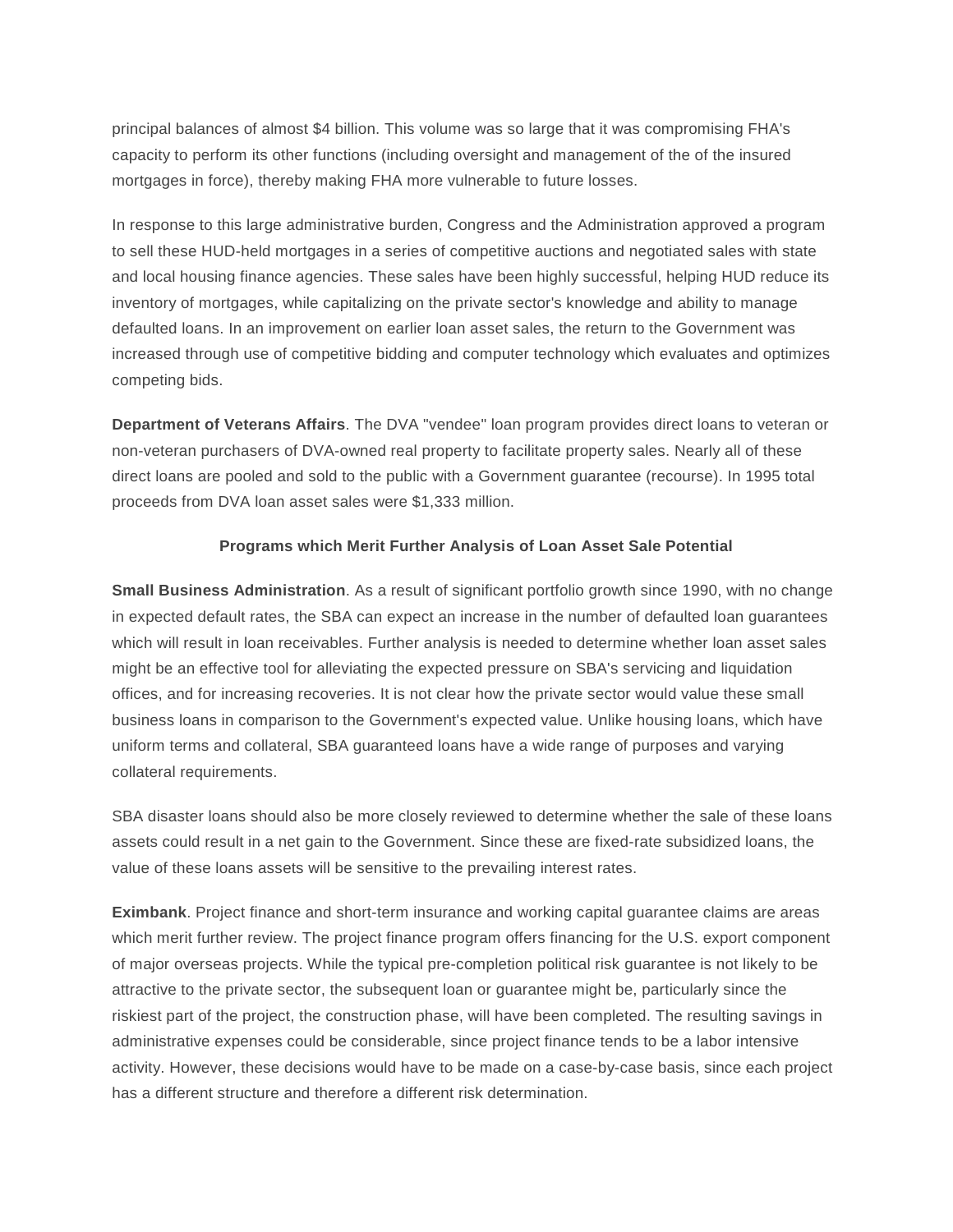Eximbank extends between \$4 and \$5 billion each year in *short-term trade finance insurance*, and in *working capital guarantees* for small business exporters. Eximbank attempts to limit its extension of insurance and guarantees to cases where the private sector will not provide coverage. However, once claims are paid, the recovery of these claims is a task where Eximbank, as a Government agency, may not have significant advantages over the private sector. In addition, claims recovery can be relatively labor intensive, and the sale of certain claims by Eximbank, even at a loss compared to the expected value to the Government, in certain cases might be outweighed by this gain in administrative savings.

**Defaulted Guaranteed Loans and Non-Performing Loans**. In addition to reviewing the SBA and Eximbank programs specified above and analyzing more closely the ongoing HUD and VA sales, the potential for selling defaulted guaranteed loans and non-performing loan assets across agencies will be examined more closely. These loans offer a special case where efficiency gains could be large. If credit programs have low recovery expectations on such loans, then the private sector may be willing to offer a price higher than the Government's expected value.

#### **Programs where Loan Asset Sales Are Not Suitable**

**Departments of Agriculture and Interior**. Many of these loan programs have significant borrower rights that would transfer with the loan upon sale and would cause the proceeds to be significantly discounted. They also often have loan terms of over 35 years. This increase in uncertainty would be reflected in the sale price of the loans. Finally, since most of the existing servicing is not automated, due diligence costs would high.

**Departments of Education and Health and Human Services (HHS)**. The Department of Education sold most of its low-interest college housing and higher education facilities loans at a discount in the late 1980s. A small number of the facilities and housing loans it still holds are in default, and many of these schools have negotiated payment arrangements with the Department or are in formal foreclosure proceedings, which would preclude sale of their loans. Those housing and facilities loans that are in good standing have extended maturities and low expected default rates, which makes it unlikely that the private sector would be willing to offer a price higher than the Government's expected value. Direct student loans and defaulted guaranteed loans at Education and HHS are uncollateralized loans, which the market would discount highly because of the uncertainty of collection. The Departments also make considerable use of Federal Government collection tools which are not available to the private sector. For example, HHS' health evaluation assistance loan program can bar defaulters from participating in the Medicare program.

**Department of Veterans Affairs**. To collect on defaults in the DVA housing loan programs, some loans are paid through allotment of DVA benefit checks, which may not be paid to private loan holders. In addition, DVA offers beneficial financing not available in the private sector to help it dispose of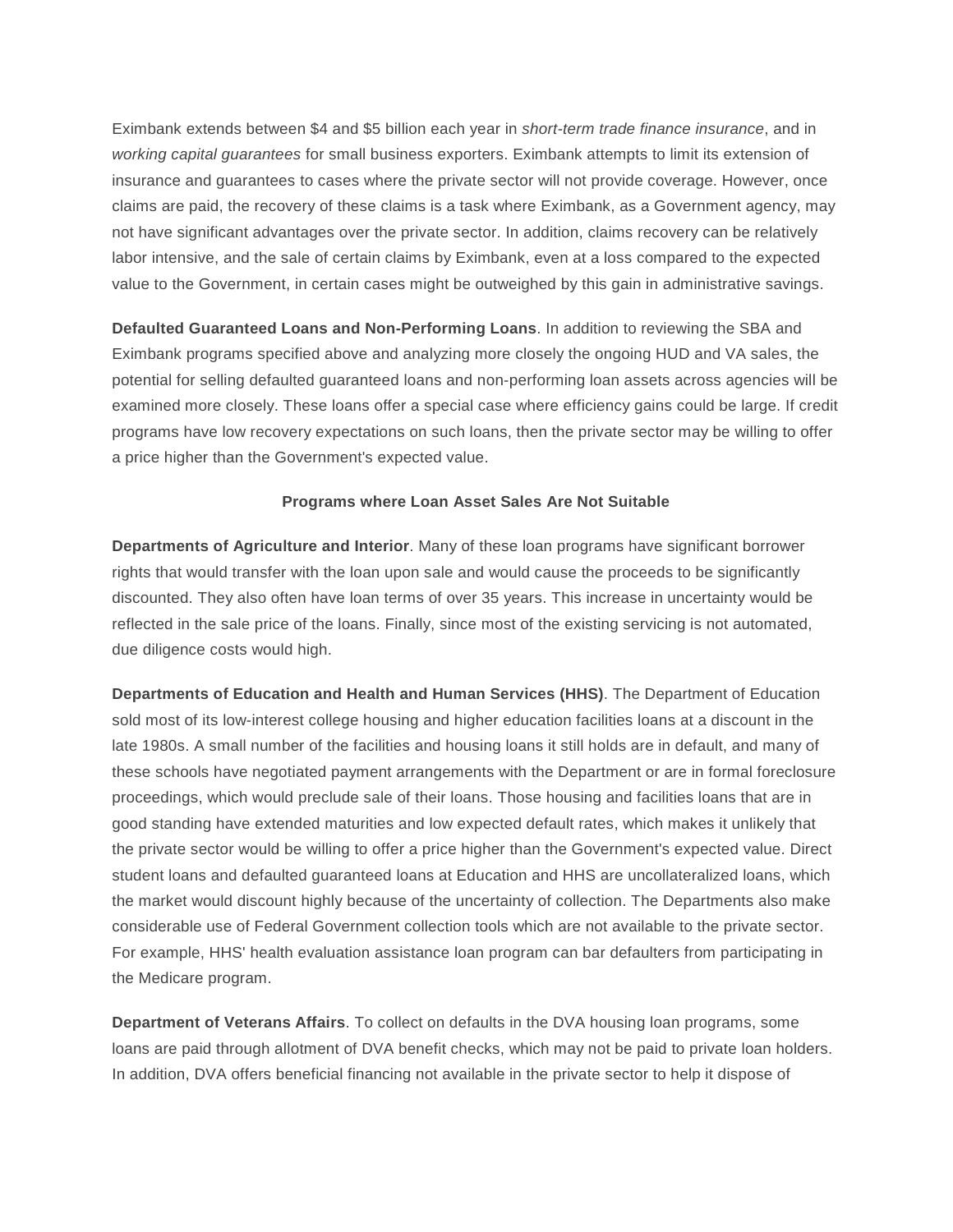Federal property, and DVA has invested in loss mitigation staff dedicated to pursuing loan reinstatements and alternatives to foreclosure.

**Department of Defense**. Most outstanding Foreign Military Financing loans are to countries with which official U.S. diplomatic relations are particularly important and sensitive. This argues against selling these loans, particularly in cases such as Israel, where military sales are an important component of the relationship. In addition, because of the sensitive military nature of FMF loans, the private sector is likely to be much less willing to acquire such loans.

**USDA Foreign Agricultural Service**. The primary aim of the Public Law 480 program is to provide humanitarian food assistance through low-interest, long term (30+ year) loans. Borrowers typically have low credit ratings. Given the high default risk, lack of collateral, and deep interest subsidies, it is unlikely that private investors would be interested in purchasing P.L. 480 loan assets.

**U.S. Agency for International Development (USAID)**. USAID's Economic Assistance Loans (EAL) and Housing Guarantees (HG) are unlikely to be of greater value to the private sector. EALs are: (1) sovereign and primarily in very low-income developing countries; (2) highly concessional; and (3) long term (30-40 year maturities). Because the private sector does not have the leverage of the Brooke Amendment sanctions, diplomatic pressure, or significant foreign aid funds, nor the ability to use its experience in operating in developed financial markets in most EAL countries, it is unlikely to have efficiency gains in collecting on these loans. HG guarantees are primarily sovereign loans and are similar to EALs, except that they have market interest rates. Therefore, for the reasons discussed above, they are unlikely to be attractive to the private sector.

**Overseas Private Investment Corporation (OPIC)**. Partly through its agreements with the Governments of the countries in which it does business, OPIC has historically had low credit losses. In addition, each guarantee contract carries the full faith and credit of the U.S. Government. Given the relatively low expected cost to the Government of these guarantees, and the relatively high price that the beneficiaries are likely to ask in order to give up the security of the guarantee, it is unlikely that such buy outs could be undertaken at a savings to the Government. Because the full faith and credit contractual issue discussed above does not apply to direct loans, it might be more feasible to sell outstanding loans to the private sector. However, direct 16ans tend to be smaller, more risky transactions, and therefore are not likely to be attractive to the private sector.

**Eximbank**. The majority of Eximbank's outstanding portfolio (about 75 percent) consists of sovereign credits, which are very unlikely to be attractive to the private actor because of memories in the private sector of the international debt crisis and the possibility of rescheduling of sovereign credits. Similarly, while Eximbank's "traditional" non-sovereign credits are not subject to Paris Club rescheduling, they are still concentrated 'm riskier developing countries, and are therefore subject to the same perception of risk in the private sector.